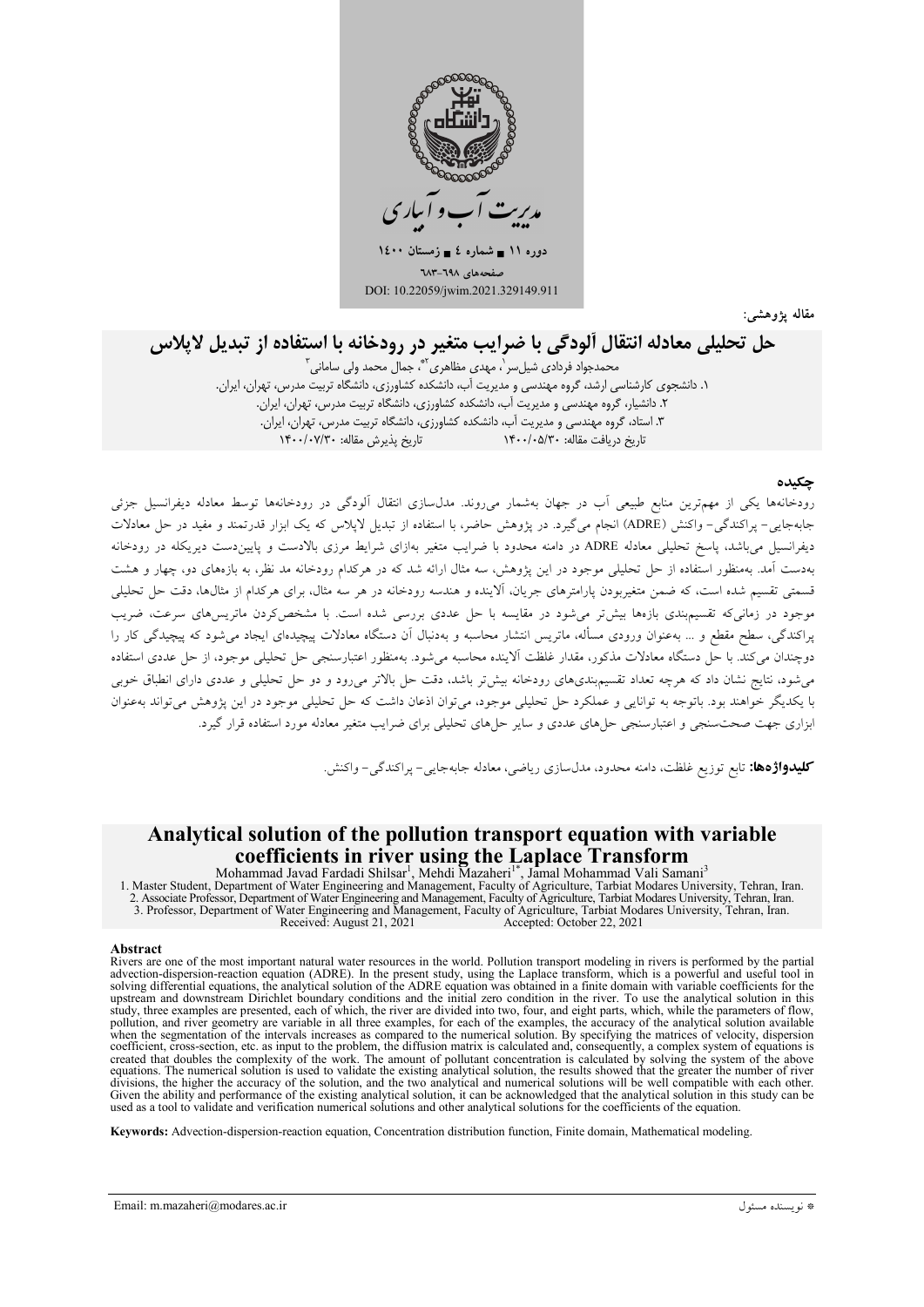مقدمه

رودخانهها بهعنوان يكي از مهمترين منابع طبيعي آب در جهان بهشمار میروند که تمامی فعالیتهای بشر به آنها وابسته است، لذا امروزه این منبع طبیعی در معرض انواع آلودگیهای شیمیایی و بیولوژیکی قرار دارد ( & Hemond Fechner, 2014)، بنابراین میتوان گفت که رودخانهها بهعنوان ارزشمندترین اما در عینحال پر سوء استفادهترین منابع آب روی زمین بهشمار میروند (Smits et al., 2000).

اولین و مهمترین فرایند انتقال آلودگی در رودخانهها از یک مکان به مکان دیگر توسط جریان آب، فرایند جابهجايي<sup>י</sup> ميباشد (Gulliver, 2007). از فرايند مهم دیگر در بحث انتقال آلودگی در رودخانه، فرایند پراکندگی<sup>۲</sup> بوده که توسط فیک<sup>۳</sup> ثابت شده است (Gulliver, 2007). در رودخانهها عموماً فرايند جابهجايي در بحث انتقال آلودگی غالب است، اما فرایند پراکندگی نیز اثرگذار میباشد (Chapra, 2008). معادله حاکم بر انتقال و انتشار آلودگی در رودخانهها، معادله جابهجایی-پراکندگی- واکنش<sup>،</sup> (ADRE) بوده که از نوع معادلات دیفرانسیل سهموی غیرهمگن، خطی و مرتبه دوم میباشد و از ترکیب فرایندهای جابهجایی و پراکندگی طبق قانون اول فیک، برای حالت یکبعدی، جریان غیریکنواخت و غیر ماندگار با ضرایب متغیر بهصورت معادله (۱) بیان می شو د (Chapra, 2008):

 $\frac{\partial (AC)}{\partial t} = -\frac{\partial (Qc)}{\partial x} + \frac{\partial}{\partial x} \left( AD \frac{\partial c}{\partial x} \right) - AKc + AS$  $(1)$ x در رابطه (۱)،  $c = c(x, t)$  غلظت آلودگی در مکان و زمان  $A$  سطح مقطع جريان، Q دبي جريان رودخانه، فسريب پراكندگى در راستاى  $x$   $X$  ضريب زوال  $D$ واکنش و  $S = S(x, t)$  ترم منبع میباشد. با حل معادله (۱) تابع توزیع غلظت آلودگی بهدست میآید که میتوان با استفاده از آن مقدار غلظت را در هر مکان و زمان محاسبه نمود. بهطورکلی می توان گفت که تمامی معادلات

دیفرانسیل را میتوان با استفاده از روشهای عددی حل نمود، اما گاهی اوقات استفاده از روشهای عددی در مقایسه با حلهای تحلیلی بسیار هزینهبر و وقتگیر میباشد، همچنین حلهای عددی همواره بهدلیل محدودیتهای انتخاب گام زمانی و مکانی مناسب و بررسی شرط پایداری دارای خطا هستند. این در حالی است که این محدودیتها در حلهای تحلیلی وجود ندارد و حلهای تحلیلی بهدلیل دقت بالا میتواند بهعنوان ابزاری جهت صحت سنجی حلهای عددی بهکار رود (Guerrero et al., 2009). بهمنظور يافتن پاسخ تحليلي معادله (ADRE) در حالت یکبعدی، دو بعدی و سەبعدى، يژوهش گران بسيارى توانستند روش،هاي متفاوتی ارائه دهند، که بیشتر آنها مبتنی بر فرضهایی نظیر شرط مرزی ساده و یا متغیر، وجود یا عدم وجود ترم منبع برای معادله، ضرایب ثابت و یا متغیر معادله (شامل، سرعت، سطح مقطع جريان، ضريب پراكندگي) ميباشند. .<br>لازم به ذکر است که، اکثر این راهحلهای تحلیلی ارائهشده توسط یژوهش گران در محیط متخلخل بوده و این حلها در محیط رودخانه برای ضرایب ثابت معادله محدود و برای ضرایب متغیر بسیار محدود میباشد.

در زمینه حل تحلیلی معادله انتقال آلودگی در محیط متخلخل با ضرايب ثابت، پژوهش گرانی توانستند معادله مذکور را در حالت یکبعدی، دو بعدی و سه بعدی با استفاده از تابع گرین° با صرفنظرکردن از گرادیان سرعت در راستای عرض و عمق حل نمایند ( Park & Zhan, 2001). در پژوهشی که توسط Wang & Wu (2009) با استفاده از تابع گرین انجام شد، معادله سهبعدی ADE با ضرایب ثابت و با درنظرگرفتن منبع آلاینده برابر با یک مقدار ثابت و شرط مرزی ورودی ثابت در محیط متخلخل حل شد. یکی دیگر از روشهای حل تحلیلی معادلات ديفرانسيل استفاده از روش تبديل انتگرالي

مدیریت آب و آبیاری<br>م دوره ۱۱ ∎ شماره ٤ ∎ زمستان ۱٤۰۰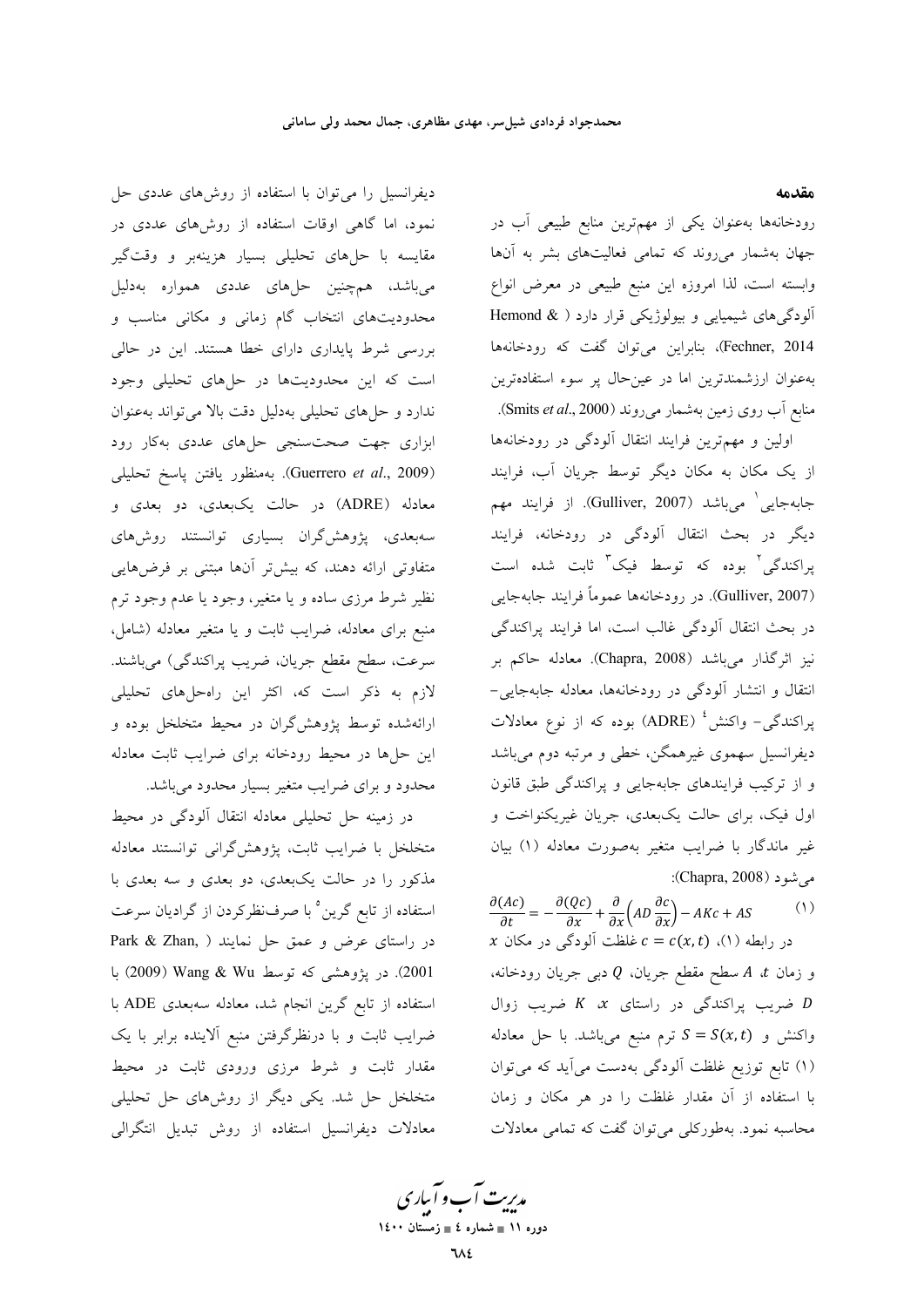در حل معادله انتقال آلودگی در محیط متخلخل بهره برد. در پژوهشی، Yang et al. (2019) با استفاده از تبدیل معکوس فوریه<sup>۹</sup> و توزیع گسترده گاوسی<sup>۱۰</sup> معادله یکبعدی انتقال آلودگی را با مشتق سازگار توسعه دادند و به معادله CADE'' تبدیل کردند و نشان دادند که حل تحلیلی خود برای توصیف دقیق سیال و انتقال املاح دقت بالایی دارد.

بهمنظور حل تحلیلی معادله ADRE با ضرایب متغیر در محیط متخلخل، روشهای تحلیلی قدرتمندی نظیر تابع گرين، تبديل فوريه و تبديل لاپلاس وجود دارند كه می توانند مدل سازی انتقال آلودگی را در محیط متخلخل با ضرایب متغیر انجام دهند. در این راستا، در پژوهشی، با استفاده از تابع گرین، پاسخ معادله یکبعدی ADE با ضرایب متغیر در یک دامنه نامحدود، در حالی در محیط متخلخل بهدست آمد كه سرعت و ضريب پراكندگي بهصورت تابعی از مکان و زمان درنظر گرفته و با مدل عددی اعتبارسنجی شد (Sanskrityayn et al., 2021). در يژوهشي ديگر، .Sanskrityayn et al (2017) با تركيب روش تابع گرین و تغییر متغیر، معادله انتقال آلودگی را با درنظرگرفتن الگوی آلودگی نقطهای و سرعت و ضریب پراکندگی نقطهای تابعی از زمان و مکان حل کردند. از کاربردهای دیگر روش تابع گرین می توان به توانایی آن در حل معادلات دوبعدی ADRE با ضرایب متغیر و نشاندادن اثر سرعت جريان و ضريب پراكندگي با الگوي آلودگی نقطهای در آبهای زیرزمینی اشاره نمود Bharati (Sanskrityayn et al., 2018). در پژوهش دیگر، .et al (2019) با درنظرگرفتن ضريب پراكندگى با وابستگی مکانی در یک چارچوب هندسی و اقلیدسی، اقدام به حل معادله یکبعدی انتقال آلودگی با استفاده از تبدیل فوریه در آب زیرزمینی نمودند. همچنین بهمنظور کاربرد روش تبدیل لاپلاس، طی دو پژوهشی که توسط

تعمیمیافته<sup>י</sup> (GITT) است که قادر است معادلات دیفرانسیل پیچیده، با شرایط مرزی پیچیده و دامنه حل را حل نمايد (Cotta et al., 2016). در پژوهشی، معادله یکبعدی ADE را با ضرایب ثابت و با درنظرگرفتن شرط مرزی رابین در بالادست با الگوی زمانی دلخواه با روش تبدیل انتگرالی تعمیمیافته در محیط متخلخل بهصورت تحلیلی حل نمودند و انتشار آلایندههای مربوط به واکنشهای زنجیرهای را بررسی کردند ( ,Chen et al 2012). Kumar & Sudheendra (2018) طی پژوهشی، معادله یکبعدی انتقال آلودگی را با درنظرگرفتن شرط مرزی نوع اول و سوم در بالادست بهصورت الگوی زمانی تابع نمایی با ترکیب روش تبدیل لایلاس ٌ و تبدیل انتگرالی GITT بهصورت تحلیلی حل کردند. همچنین می توان اذعان داشت که روش تبدیل لاپلاس در بحث کاربرد آن در زمینه حل معادله یکبعدی انتقال آلودگی مدنظر بسیاری از یژوهش گران نظیر Simpson & Ellery Williams & (2012) Heaton et al. (2014) Tomasko (2008) در دامنه محدود و يا نيمهمحدود بوده است. روش تبدیل لاپلاس، یکی از ابزارهای قدرتمند و مفید حل تحلیلی بوده، که می تواند مسائل پیچیده ریاضی را بهصورت تحلیلی حل نماید، در همین راستا میتوان به پژوهش Carr (2020) اشاره نمود، وی در پژوهش خود با استفاده از تبدیل لاپلاس، معادله یکبعدی ADRE را برای یک محیط متخلخل m لایه با شرایط مرزی بالادست و پایین دست از نوع رابین با فرض ثابتبودن سرعت و ضریب پراکندگی حل نمود، سپس با استفاده از الگوریتمهای لاپلاس گیری معکوس عددی مقدار غلظت را در هر لایه محاسبه کرد و درنهایت بهمنظور صحت سنجی، از حل عددی و سایر حلهای تحلیلی موجود استفاده نمود. روش تبدیل فوریه<sup>۸</sup> یکی از قدیمیترین روش تحلیلی حاضر است که از آن میتوان

مدیرت آب و آباری دوره ۱۱ ∎ شماره ٤ ∎ زمستان ۱٤۰۰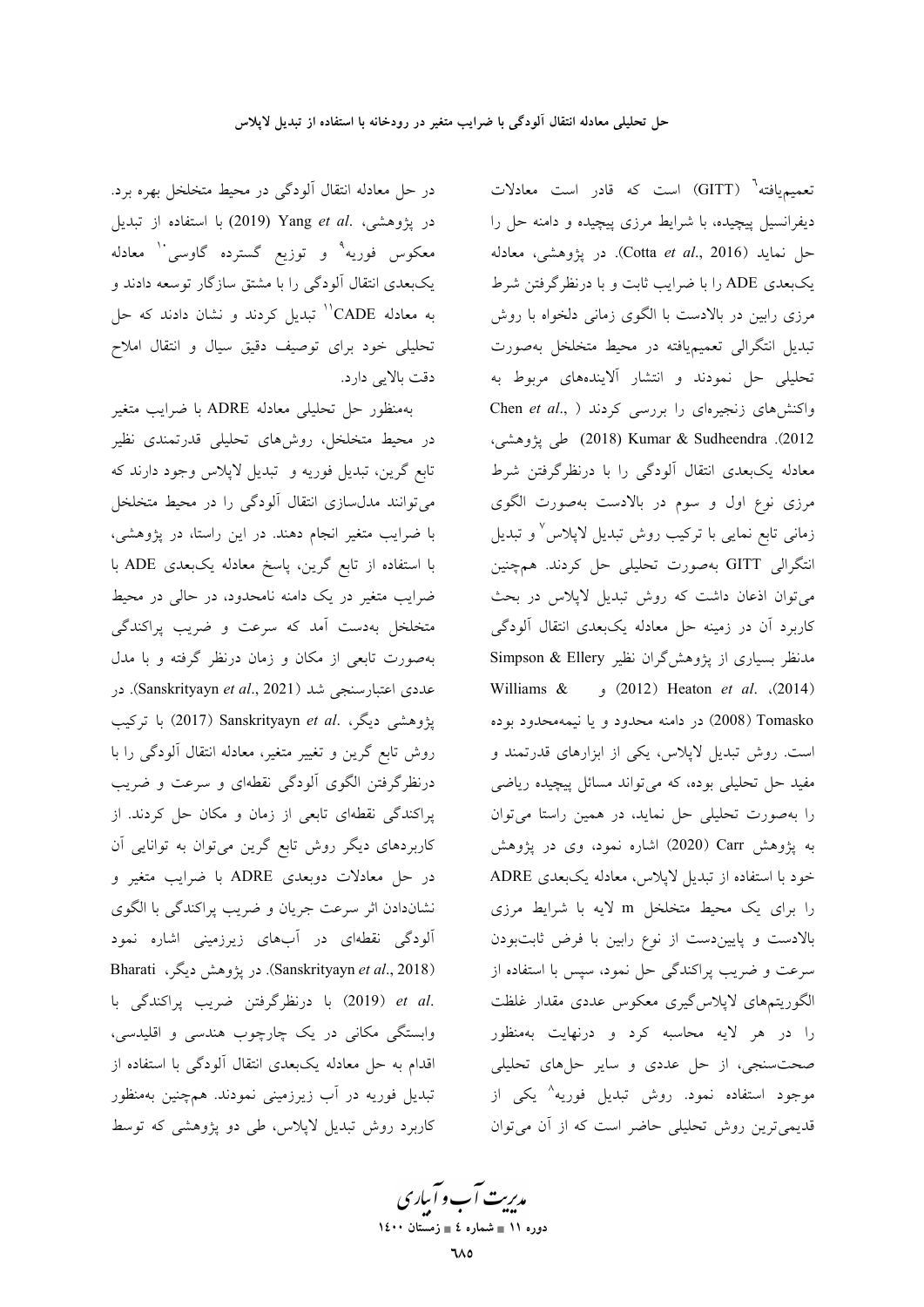پژوهش گران انجام شد، پاسخ تحلیلی معادله یکبعدی انتقال آلودگی با ضرایب متغیر در محیط متخلخل با درنظرگرفتن سرعت بهصورت خطی تابعی از مکان و ضریب پراکندگی بهصورت تابعی از زمان و مکان استخراج شد (Kumar et al., 2009, 2010).

حل معادله انتقال ألودگی در رودخانه با ضرایب ثابت نیز توسط روشهای تحلیلی نظیر، تابع گرین، انتگرال تعميميافته، تبديل فوريه و تبديل لاپلاس Adrian et al. امکان پذیر است. در پژوهشی که توسط (1994) صورت گرفت، با استفاده از تبدیل GITT، معادله یک بعدی ADRE را در یک دامنه نیمهمحدود با فرض ثابتبودن سرعت و ضريب پراكندگى در رودخانه حل نمودند و حل خود را جهت صحت سنجي Yu et al. و حل Dresnack & Dobbins) و Yu et al. (1991) مقایسه کردند. بهمنظور کاربرد تابع گرین در حل معادله انتقال آلودگی در رودخانه، در پژوهشی پاسخ تحلیلی معادله یک بعدی و دو بعدی مذکور با ضرايب ثابت بهازاي چندين منبع آلاينده نقطهاي با الگوی زمانی نامنظم توسط پژوهشگرانی استخراج شد و جهت اعتبارسنجي از حل عددي استفاده گرديد (2002) Shukla .(Mashhadgarme et al., 2017) استفاده از تبدیل فوریه معادله یکبعدی انتقال آلودگی را در رودخانه در حالی حل نمود که فرضهایی نظیر ثابت بودن ضرايب معادله، شرط اوليه بهصورت تابع نمایی و شرط مرزی بالادست بهصورت توابع متناوب کسینوسی و سینوسی در نظر گرفت. یکی دیگر از روشهای تحلیلی حاضر، روش تبدیل لاپلاس بوده که توانایی بالایی در حل معادلات دیفرانسیل در انواع دامنههای حل دارد، بدین منظور، در پژوهشی .(2013) Genuchten et al (2013)، معادله انتقال آلودگی را با فرض ثابتبودن سرعت و ضريب پراكندگي در

رودخانه، در حالتهای یکبعدی، دو بعدی و سهبعدی بهازای شرایط مرزی بالادست نوع اول، دوم و سوم در دامنههای نامحدود، نیمهمحدود و محدود با استفاده از تبدیل لاپلاس بهصورت تحلیلی حل نمودند. در يژوهشي ديگر، .Mazaheri *et al* (2013) معادله یک بعدی انتقال آلودگی را با ضرایب ثابت، بهازای فعالیت منابع نقطهای با الگوی نامنظم با بهکارگیری روش تبدیل لاپلاس در رودخانه حل نمودند و حل خود برای چندین منبع آلودگی گسترش دادند. لازم بهذکر است که در خصوص برآورد و تخمین ضریب پراکندگی در رودخانهها، پژوهشگران بسیاری در این Balf et al., 2018; Najafzadeh et ) راستا تلاش نمودهاند .(al., 2021; Noori et al., 2017; Noori et al., 2021

در زمينه حل معادله ADRE با ضرايب متغير در Bavandpouri Gilan et al. رودخانه، میتوان به پژوهش . (2017) اشاره نمود. ایشان معادله یکبعدی انتقال آلودگی را در یک دامنه محدود با روش انتگرال تعمیمیافته GITT در رودخانه حل کردند و حل خود را با حل عددی و سایر حلهای تحلیلی صحت سنجی نمودند و به این نتیجه رسیدند که حل تحلیلی دارای دقت بالاتری نسبت به حلهای عددی در رودخانه میباشد.

با توجه به پژوهشهای انجامگرفته تاکنون، تقریباً تمامی حلهای موجود برای معادله ADRE با ضرایب ثابت در محیط متخلخل و رودخانه میباشد و حلهای تحلیلی صورتگرفته برای معادله مذکور با ضرایب متغیر محدود بوده و اکثراً برای محیط متخلخل انجام گرفته است و می توان اذعان داشت که در محیط رودخانه، حل تحلیلی برای معادله ADRE با ضرایب متغیر بسیار محدود می باشد. دلیل این امر را می توان پیچیدگی معادله مذکور، دشواری حل، محدودیتهای روشهای حل تحلیلی، حجم بالای محاسبات و ... دانست. بنابراین، مهمترین

مدیریت آب و آباری دوره ۱۱ ∎ شماره ٤ ∎ زمستان ۱٤۰۰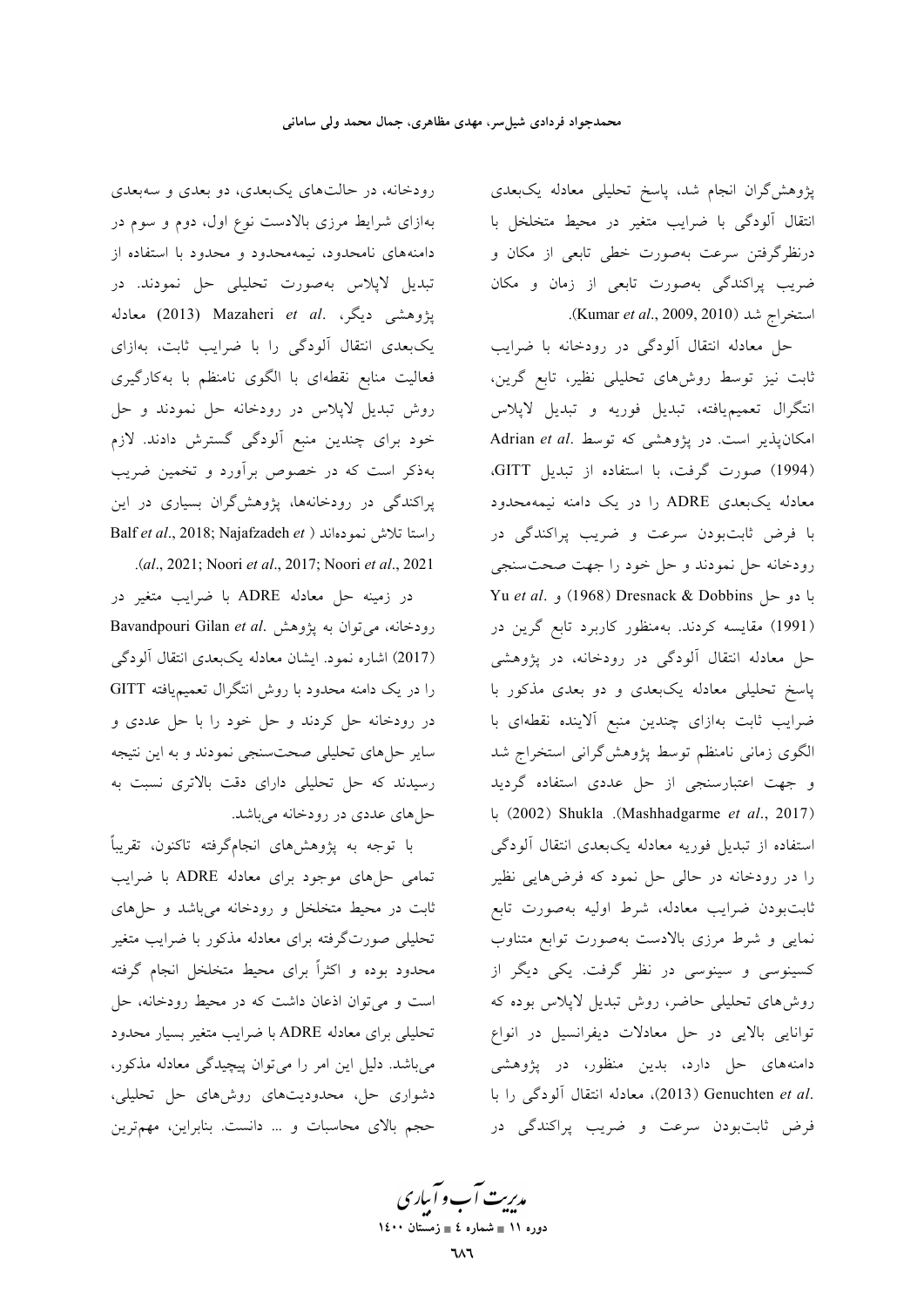مدنظر خواهد بود. در شکل (۱)، فرض می شود که رودخانه موردنظر به n بازه تقسیم می شود، بنابراین نقطه ايجاد مي شود و هر بازه  $\{i,j,k,...,m-1,m\}$ دارای طولهای  $L_{n-1}, L_{n-1}, L_{n-1}$  می باشد، پس با توجه به معادله (۱)، برای هر بازه مقدار غلظت، ضریب زوال واكنش، سرعت، مساحت و ضريب پراكندگي نيز متفاوت است (دبی ثابت شده است و از ترم منبع صرفنظر مي شود).

با توجه به شکل (۱) میتوان نتیجه گرفت که با حل معادله ADRE با ضرایب ثابت برای یک بازه می توان آن را برای n بازه تعمیم داد، لذا در ابتدا فرض می شود که رودخانه مدنظر هیچ تقسیمبندی ندارد و بهصورت یک بازه با دو نقطه i در ورودی و j در خروجی درنظر گرفته می شود و آلاینده با فرایندهای جابهجایی و پراکندگی در طول مسیر رودخانه حرکت می کند، بنابراین معادله حاکم بر انتقال و انتشار آلاینده در رودخانه در دامنه محدود  $L_{ij}$   $1 \le x \le b$  بهصورت معادله (٢) مي باشد:

$$
\frac{\partial c_{ij}}{\partial t} = D_{ij} \frac{\partial^2 c_{ij}}{\partial x^2} - V_{ij} \frac{\partial c_{ij}}{\partial x} - K_{ij} c_{ij}
$$
\n<sup>(\*)</sup>

$$
IC: c_{ij}(x,0) = 0
$$

در روابط بالا  $c_{ij}$  بیانگر تابع غلظت آلاینده در واحد  $V_{ij}$  طول در مکان x و زمان t،  $D_{ij}$  ضریب پراکندگی، سرعت متوسط جريان و  $K_{ij}$  ضريب زوال واكنش می باشد و معادله (۳) شرط اولیه در رودخانه را نشان میدهد. باتوجه به متغیربودن ضرایب در هر بازه، لازم است  $c_{ij}$  در واحد طول در نظر گرفته شود تا مساحت، که یک پارامتر کلیدی در ضرایب متغیر محسوب می شود، از طریق معادله (٤) که بیانگر شرط مرزی رودخانه است، در معادلات بعدي ظاهر شود، لذا:

 $BC:$  $\begin{cases} c_{ij}(0, t) = A_{ij}c_i(t) \\ c_{ij}(L_{ij}, t) = A_{ij}c_j(t) \end{cases}$  $(\mathfrak{t})$ 

جنبه نوآوری در این پژوهش، ارائه یک راهحل تحلیلی کلی برای معادله جابهجایی- پراکندگی- واکنش با ضرایب متغیر با استفاده از روش تبدیل لاپلاس با شرایط مرزی متغیر در رودخانه بوده، که حل موجود براساس اصول فیزیکی استخراج شده و انعطاف پذیر می باشد و در انتها نیز، حل تحلیلی موجود در این پژوهش جهت اعتبارسنجی با حل عددی در رودخانه مقایسه می شود.

### مبانی تئوری و روشها

روش تبدیل لاپلاس، یک تبدیل انتگرالی مفید و قدرتمند به عنوان یکی از روشهای حل تحلیلی معادلات دیفرانسیل بوده، که بهکارگیری روشهای ترسیمی برای پیشبینی عملکرد سیستم را بدون حل واقعی معادلات دیفرانسیل ممکن میسازد. از مزایای روش تبدیل لاپلاس در حل معادلات دیفرانسیل میتوان موارد زیر را اشاره نمود (Kreyszig, 2008):

١- مسائل را بهطور مستقيم حل مي كند، يعني اعمال مسائل مقدار شرط اولیه در آن آسان است.

٢– معادلات ديفرانسيل معمولي غيرهمگن بدون درنظرگرفتن حل اولیه برای تبدیل آن به معادلات ديفرانسيل همگن با اين روش حل مي شوند.

۳- مهمترین مزیت آن استفاده از توابع هویساید<sup>۱۲</sup> و دلتای دیراک<sup>۱۳</sup> است که تحت وجود ترم منبع پیچیده استفاده از این روش را آسان میسازد.

٤- با حل معادله ديفرانسيل توسط روش تبديل لاپلاس، می توان هر دو مؤلفه گذار و حالت ماندگار جواب را يك جا محاسبه كرد (Korn & Korn, 2000)

### رویکرد مدلسازی و معادلات اساسی

بهمنظور مدل سازى انتقال و انتشار آلاينده در رودخانهها با استفاده از معادله ADRE با ضرایب متغیر، شکل (۱)

مدبریت آب و آباری

دوره ۱۱ ∎ شماره ٤ ∎ زمستان ۱٤۰۰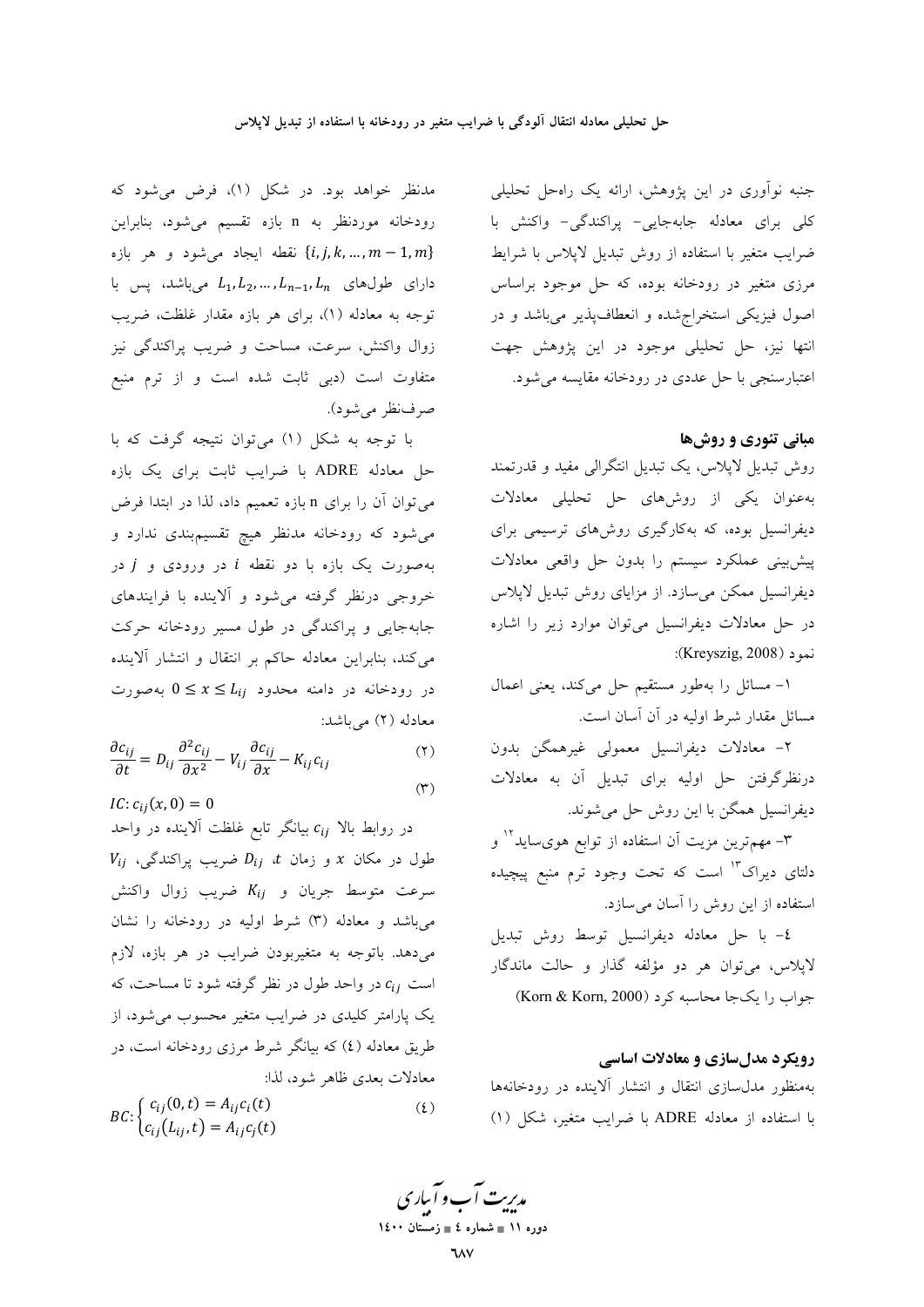

Figure 1. Schematic of the river in modeling

حل تحلیلی معادله ADRE بهازای یک بازه رودخانه بهمنظور حل تحليلي معادله انتقال ألودگي در رودخانه یعنی معادله (۲)، در دامنه محدود  $L_{ij} \leq x \leq 0$  و شرایط مرزي بالادست و پايين دست بهصورت دريكله (X<sub>11</sub>)، در ابتدا از معادلات (٢) و (٤) نسبت به t لاپلاس گرفته می شود، دلیل اعمال تبدیل لاپلاس در معادله انتقال آلودگی بر متغیر زمان این است که دامنه t (زمان) نامحدود بوده و اعمال آن بر متغیر مکان که دامنه آن محدود است امکانپذیر نمیباشد، بنابراین معادلات لايلاس گيري شده (۷) و (۸) بهدست مي آيد:

$$
(s + K_{ij})C_{ij} + V_{ij}\frac{\partial C_{ij}}{\partial x} - D_{ij}\frac{\partial^2 C_{ij}}{\partial x^2} = 0
$$
 (V)

$$
BC: \begin{cases} C_{ij}(0,s) = A_{ij}C_i(s) \\ C_{ij}(L_{ij},s) = A_{ij}C_j(s) \end{cases} \tag{A}
$$

همچنین از معادله (٦) که بیانگر شارعبوری در هر بازه رودخانه مرباشد نيز، لايلاس گرفته مرشود، لذا:

$$
\varphi_i(s) = \sum_j \left[ V_{ij} C_{ij}(x, s) - D_{ij} \frac{\partial C_{ij}(x, s)}{\partial x} \right]_{x=0} \tag{4}
$$
\n
$$
\varphi_i(t) = \sum_j \left[ V_{ij} C_{ij}(x, s) - D_{ij} \frac{\partial C_{ij}(x, s)}{\partial x} \right]_{x=0}
$$
\n2.11. 
$$
\varphi_i(s) \quad \text{(4)}
$$
\n2.12. 
$$
\varphi_i(s) \quad \text{(5)}
$$
\n3.13. 
$$
\varphi_i(s) = \sum_{j=1}^{n} \varphi_j(s) \quad \text{(6)}
$$
\n4.13. 
$$
\varphi_i(s) = \sum_{j=1}^{n} \varphi_j(s) \quad \text{(7)}
$$
\n5.14. 
$$
\varphi_i(s) = \sum_{j=1}^{n} \varphi_j(s) \quad \text{(8)}
$$
\n6.15. 
$$
\varphi_i(s) = \sum_{j=1}^{n} \varphi_j(s) \quad \text{(9)}
$$
\n7. 
$$
\varphi_i(s) = \sum_{j=1}^{n} \varphi_j(s) \quad \text{(9)}
$$
\n8. 
$$
\varphi_j(s) = \sum_{j=1}^{n} \varphi_j(s) \quad \text{(10)}
$$
\n9. 
$$
\varphi_j(s) = \sum_{j=1}^{n} \varphi_j(s) \quad \text{(11)}
$$
\n10.

باتوجه به قانون اول فیک، که بیانگر مجموع فرایندهای جابهجایی و پراکندگی در بحث انتقال جرم محسوب می شود، می توان معادله (٥) را به کار برد، که این  $j$  معادله، شار عبوری از نقطه ورودی  $i$  به نقطه خروجی j در رودخانه را نشان می دهد.

$$
J_{ij}(t) = \left[ V_{ij}c_{ij}(x,t) - D_{ij}\frac{\partial c_{ij}(x,t)}{\partial x} \right]_{x=0}
$$
 (6)

بهمنظور تعمیم یک بازه به n بازه در رودخانه، می توان گفت که شار عبوری به هر بازه طبق معادله (٦) درنظر گرفته مے شود.

$$
I_i(t) = \sum_j \left[ V_{ij} c_{ij}(x, t) - D_{ij} \frac{\partial c_{ij}(x, t)}{\partial x} \right]_{x=0} \tag{1}
$$

همانطور که ذکر شد، معادلههای (٥) و (٦) هر دو بیانگر اصل فیزیکی براساس قانون فیک میباشند و از .<br>مجموع فرایندهای جابهجایی و پراکندگی استخراج شدهاند و تنها تفاوت آنها با یکدیگر در این است که معادله (٥) شار عبوری آلودگی در یک نقطه را نشان می دهد، اما با توجه به این که در پژوهش حاضر، تقسیمبندیهایی برای رودخانه موردنظر بهمنظور شبیهسازی با ضرایب متغیر بایستی صورت گیرد. لذا برای نقاط بینابینی، شار ورودی به هر نقطه بیش تر از یک واحد طول تقسیم شده است، پس بهمنظور تعمیم به چند بازه، بايستى معادله (٦) بهكار گرفته شود.

مدریت آب و آباری

ده.ره ۱۱ ∎ شماره ٤ ∎ زمستان ۱٤۰۰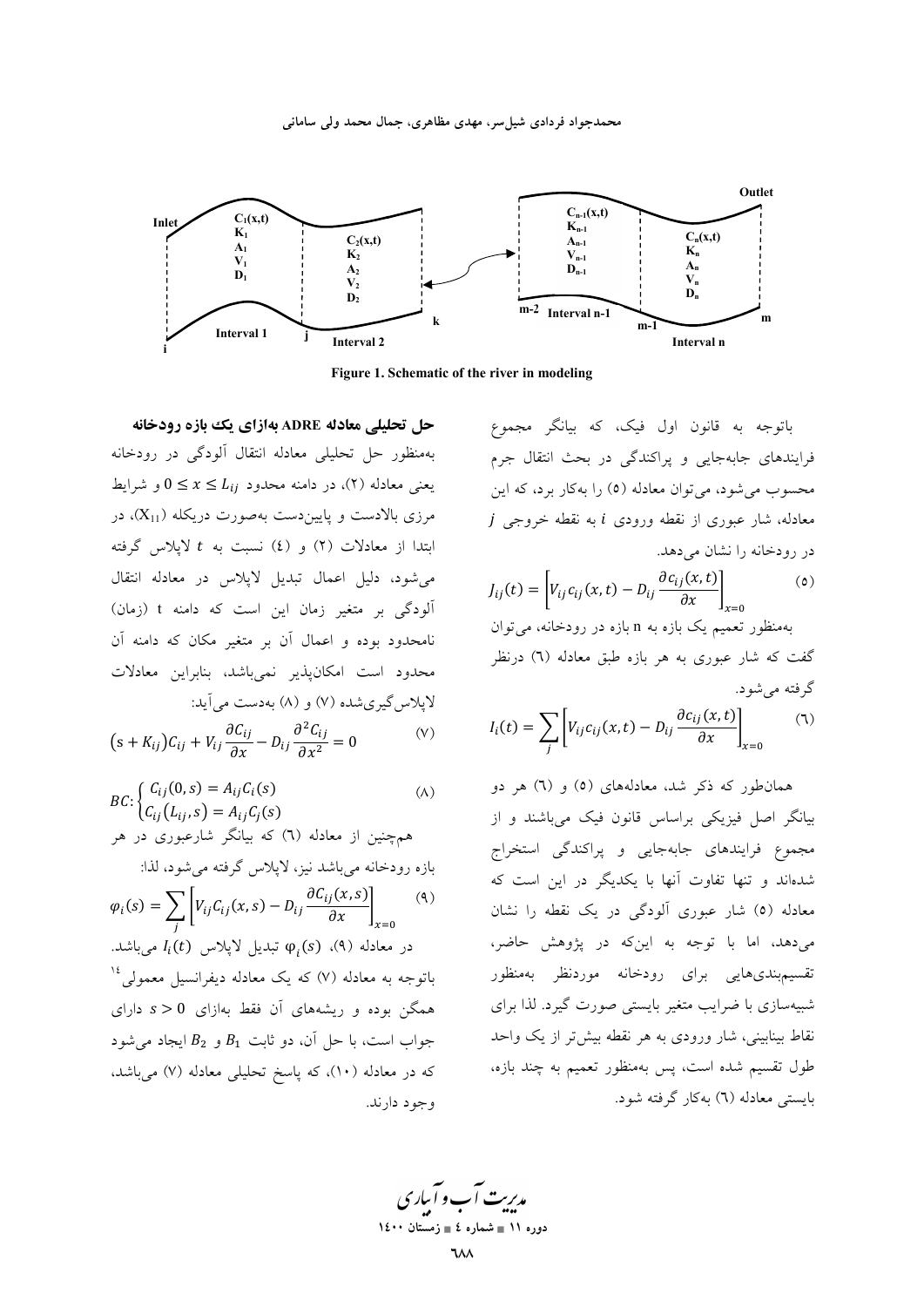با

$$
\varphi_{i}(s) \qquad (1V)
$$
\n
$$
= \sum_{j} \left[ A_{ij} C_{i}(s) \left\{ \frac{V_{ij}}{2} + \frac{\alpha_{ij}(s)}{2 \tanh(\xi_{ij}(s))} \right\} \right] \qquad C_{ij}
$$
\n
$$
- A_{ij} C_{j}(s) \left\{ \frac{\alpha_{ij}(s)e^{-\theta_{ij}}}{2 \sinh(\xi_{ij}(s))} \right\} \qquad C_{ij}
$$
\n
$$
\omega \leq \sqrt{2} \left\{ \frac{\alpha_{ij}(s)e^{-\theta_{ij}}}{2 \sinh(\xi_{ij}(s))} \right\} \qquad C_{ij}
$$
\n
$$
\omega \leq \sqrt{2} \left\{ \frac{\alpha_{ij}(s)e^{-\theta_{ij}}}{2 \sinh(\xi_{ij}(s))} \right\} \qquad C_{ij}
$$
\n
$$
\omega \leq \sqrt{2} \left\{ \frac{\alpha_{ij}(s)e^{-\theta_{ij}}}{2 \sinh(\xi_{ij}(s))} \right\} \qquad C_{ij}
$$
\n
$$
\varphi(s) = \left\{ \frac{\alpha_{ij}(s)e^{-\theta_{ij}}}{2 \sinh(\xi_{ij}(s))} \right\} \qquad C_{ij}
$$
\n
$$
\varphi(s) = \left\{ \frac{\alpha_{ij}(s)e^{-\theta_{ij}}}{2 \sinh(\xi_{ij}(s))} \right\} \qquad C_{ij}
$$
\n
$$
\varphi(s) = \frac{\alpha_{ij}(s)e^{-\theta_{ij}}}{2 \sinh(\xi_{ij}(s))} \qquad C_{ij}
$$
\n
$$
\varphi(s) = \frac{\alpha_{ij}(s)e^{-\theta_{ij}}}{2 \sinh(\xi_{ij}(s))} \qquad C_{ij}
$$
\n
$$
\varphi(s) = \frac{\alpha_{ij}(s)e^{-\theta_{ij}}}{2 \sinh(\xi_{ij}(s))} \qquad C_{ij}
$$
\n
$$
\varphi(s) = \frac{\alpha_{ij}(s)e^{-\theta_{ij}}}{2 \sinh(\xi_{ij}(s))} \qquad C_{ij}
$$
\n
$$
\varphi(s) = \frac{\alpha_{ij}(s)e^{-\theta_{ij}}}{2 \sinh(\xi_{ij}(s))} \qquad C_{ij}
$$
\n
$$
\varphi(s) = \frac{\alpha_{ij}(s)e^{-\theta_{ij}}}{2 \sinh(\xi_{ij}(s))} \qquad C_{ij}
$$
\n
$$
\omega \le
$$

$$
R(s)\bar{C}(s) = \bar{\varphi}(s)
$$
 (1)

$$
R_{ij}(s) = \n\begin{cases}\n\sum_{k} A_{ik} \left[ \frac{V_{ik}}{2} + \frac{\alpha_{ik}(s)}{2 \tanh(\xi_{ik}(s))} \right] & i = j \\
\sum_{k} \frac{-A_{ij}\alpha_{ij}(s)e^{-\theta_{ij}}}{2 \sinh(\xi_{ij}(s))} & \text{Otherwise} \\
\text{etc.} \quad \text{otherwise} \\
\text{etc.} \quad \text{otherwise} \\
\text{otherwise} \\
\text{other.} \quad \text{otherwise} \\
\text{other.} \quad \text{otherwise} \\
\text{other.} \quad \text{other.} \quad \text{other.} \quad \text{other.} \quad \text{other.} \quad \text{other.} \quad \text{other.} \quad \text{other.} \quad \text{other.} \quad \text{other.} \quad \text{other.} \quad \text{other.} \quad \text{other.} \quad \text{other.} \quad \text{other.} \quad \text{other.} \quad \text{other.} \quad \text{other.} \quad \text{other.} \quad \text{other.} \quad \text{other.} \quad \text{other.} \quad \text{other.} \quad \text{other.} \quad \text{other.} \quad \text{other.} \quad \text{other.} \quad \text{other.} \quad \text{other.} \quad \text{other.} \quad \text{other.} \quad \text{other.} \quad \text{other.} \quad \text{other.} \quad \text{other.} \quad \text{other.} \quad \text{other.} \quad \text{other.} \quad \text{other.} \quad \text{other.} \quad \text{other.} \quad \text{other.} \quad \text{other.} \quad \text{other.} \quad \text{other.} \quad \text{other.} \quad \text{other.} \quad \text{other.} \quad \text{other.} \quad \text{other.} \quad \text{other.} \quad \text{other.} \quad \text{other.} \quad \text{other.} \quad \text{other.} \quad \text{other.} \quad \text{other.} \quad \text{other.} \quad \text{other.} \quad \text{other.} \quad \text{other.} \quad \text{other.} \quad \text{other.} \quad \text{other.} \quad \text{other.} \quad \text{other.} \quad \text{other.} \quad \text{other.} \quad \text{other.} \quad \text{other.} \quad \text{other.} \quad \text{other.} \quad
$$

داشته باشد عناصر آن منفى خواهد بود. لازم بهذكر است که تمامی درایههای این ماتریس از طریق رابطه (۱۹) نیز پر میشوند. بهطور مثال، برای یک رودخانهای که به چهار

$$
C_{ij}(x,s) = B_1 e^{\frac{V_{ij} + \alpha_{ij}(s)}{2D_{ij}}} + B_2 e^{\frac{V_{ij} - \alpha_{ij}(s)}{2D_{ij}}}x \qquad (\wedge \wedge)
$$

$$
\alpha_{ij}(s) = \sqrt{V_{ij}^2 + 4D_{ij}(s + K_{ij})}
$$
\n(11)

$$
C_{ij}(0,s) = B_1 + B_2 = A_{ij}C_i(s)
$$
 (17)

$$
C_{ij}(L_{ij}, s) = B_1 e^{\left(\frac{V_{ij}L_{ij}}{2D_{ij}}\frac{a_{ij}(s)L_{ij}}{2D_{ij}}\right)} + B_2 e^{\left(\frac{V_{ij}L_{ij}}{2D_{ij}}\frac{a_{ij}(s)L_{ij}}{2D_{ij}}\right)} = A_{ij}C_j(s).
$$

هر بازه رودخانه و جایگذاری آن در معادلات (۱۲)،  
ضرایب 
$$
B_1
$$
 و 2 محاسبه میگردد.

$$
\theta_{ij} = \frac{V_{ij}L_{ij}}{2D_{ij}} , \qquad \xi_{ij}(s) = \frac{\alpha_{ij}(s)L_{ij}}{2D_{ij}} \tag{17}
$$

$$
B_1 = \frac{A_{ij}C_j(s)e^{-\theta_{ij}} - A_{ij}C_i(s)e^{-\xi_{ij}(s)}}{2\sinh(\xi_{ij}(s))}
$$
 (12)

بەطور مشابە:

$$
B_2 = \frac{A_{ij}C_i(s)e^{\xi_{ij}(s)} - A_{ij}C_j(s)e^{-\theta_{ij}}}{2\sinh(\xi_{ij}(s))}
$$
 (10)

$$
C_{ij}(x,s) \tag{11}
$$

$$
= A_{ij}C_i(s) \frac{\sinh\left(\frac{L_{ij} - x}{L_{ij}}\xi_{ij}(s)\right)}{\sinh\left(\xi_{ij}(s)\right)} e^{\frac{x\theta_{ij}}{L_{ij}}} + A_{ij}C_j(s) \frac{\sinh\left(\frac{x}{L_{ij}}\xi_{ij}(s)\right)}{\sinh\left(\xi_{ij}(s)\right)} e^{\frac{x-L_{ij}}{L_{ij}}\theta_{ij}}
$$

# تعمیم حل تحلیلی معادله ADRE بهازای یک بازه رودخانه به n بازه در رودخانه

با حل معادله انتقال آلودگی با ضرایب ثابت در یک بازه رودخانه، اکنون به بررسی تعمیم حل مذکور در یک

مد*ی*ریت آب و آباری سمه سه معهد معهد<br>دوره ۱۱ ∎ شماره ٤ ∎ زمستان ۱٤۰۰

٦٨٩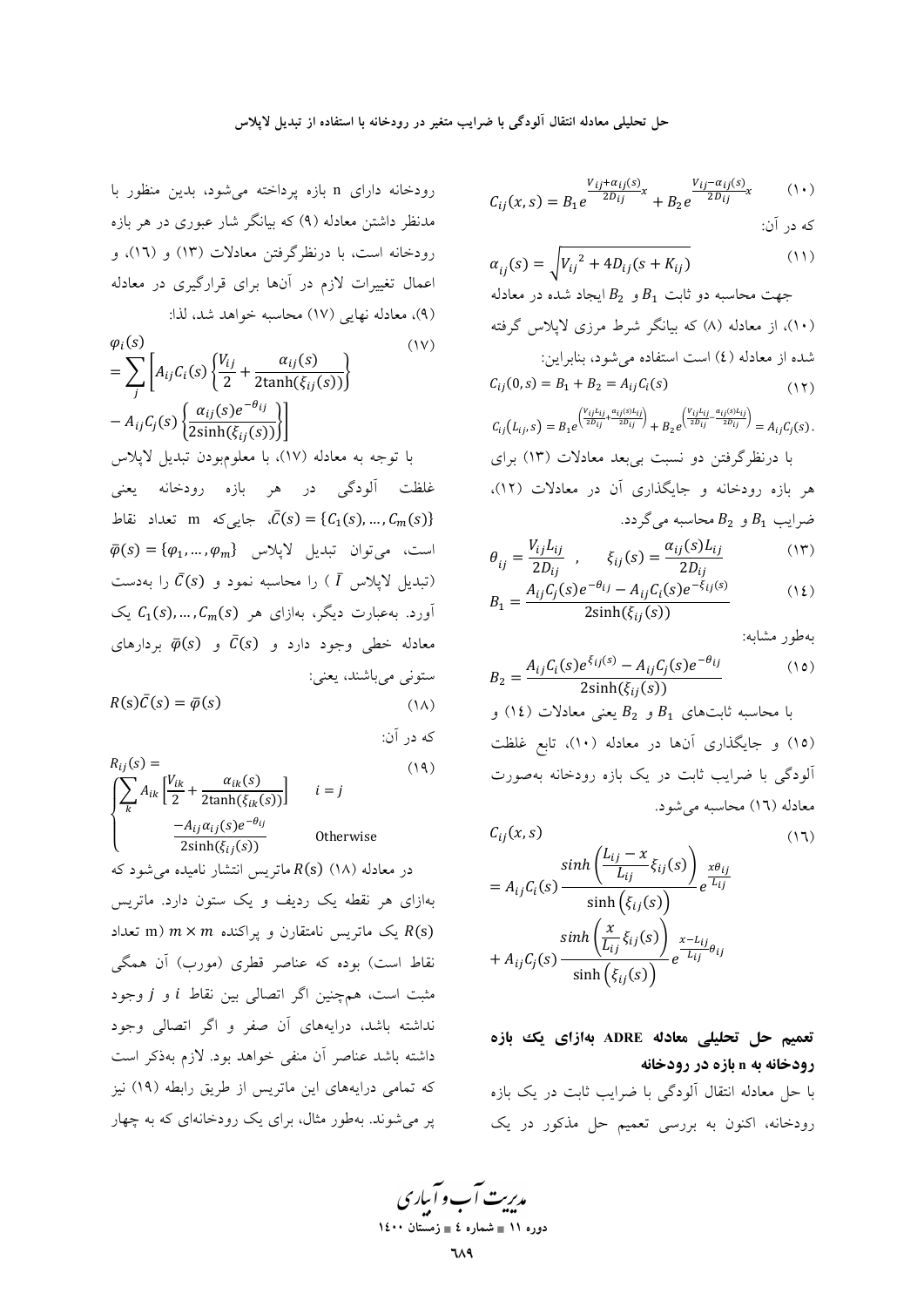بازه (دارای پنج نقطه) تقسیم شده باشد ماتریس انتشار آن بهصورت شکل (۲) خواهد بود. در شکل (۲)، (۶)کتابعی برحسب متغیر s لایلاس میباشد که برای عناصر قطری از رابطه قسمت بالای معادله (١٩) و برای عناصر غیرقطری از رابطه قسمت پایینی معادله (۱۹) بهدست می آید.

بهطوركلي، با توجه به توابع R(s) و  $\bar{\varphi}(s)$ ، میتوان ماتریس  $\bar{C}(s)$  را با استفاده از الگوریتمهای عددی حل دستگاه معادلات محاسبه نمود و مقدار غلظتهای نقاط را میتوان با الگوریتمهای لاپلاس گیری  $C_1(s)$ ...,  $C_m(s)$ معكوس عددي نظير (CME (Horváth *et al.*, 2020)°، كاور- استهفست (Stehfest, 1970; Villinger, 1985). تالبوت (Murli & Rizzardi, 1990) و … بهدست آورد، كه در پژوهش حاضر، از الگوریتم لاپلاس گیری معکوس عددی CME بهدلیل دقت و سرعت بالای محاسبات نسبت به الگوریتمهای گاور-استهفست و تالبوت استفاده شده است. در این روش، لایلاس گیری معکوس عددی براساس توزیع نمایی ماتریس متمرکز (CME) انجام می شود و ضمن حفظ دقت نتایج در مرتبه ۱۰۰۰ نیز از نظر عددی پایدار است، در حالی که سایر روشهای در حال حاضر برای مرتبه ۱۰۰ ناپایدار می شوند، همچنین هنگام کار با توزیع احتمالاتی، روش ايدهآلي خواهد بود (Horváth et al., 2020). روند کلی مدلسازی تحلیلی معادله انتقال آلودگی در رودخانه با ضرایب متغیر در فلوچارت شکل (۳) آمده است.

# نتايج و بحث

بهمنظور ارزیابی و اعتبارسنجی روش ارائهشده در این پژوهش، سه مثال فرضی طراحی میشود که در هر یک، رودخانه موردنظر به دو بازه، چهار بازه و هشت بازه تقسیم می شود، که هدف این سه مثال، نشاندادن دقت حل تحلیلی موجود در این پژوهش در زمانیکه تعداد تقسیم بندیها زیاد شود، برای ضرایب متغیر معادله انتقال آلودگی میباشد. بدین منظور، در هر یک از سه مثال طول رودخانه یک مقدار ثابت برابر با ۱۲ کیلومتر بوده و مقادیر سرعت، ضریب پراکندگی و سطح مقطع جریان در هر مکان از این رودخانه در نمودارهای (٤) تا (٦) نشان داده شده است. همچنین بهمنظور شبیهسازی هر یک از مثالها، با صرفنظركردن از ضريب زوال واكنش، زمان شبیهسازی ۱۲ ساعت و شرط مرزی غلظت ورودی به رودخانه مطابق شکل (۷) و شرط مرزی غلظت خروجی نیز بهصورت حد بی&ایت غلظت درنظر گرفته شده است. در نهایت، برای ارزیابی حل تحلیلی صورتگرفته در این پژوهش، از حل عددی تمام ضمنی<sup>۱٬</sup> تفاضل محدود<sup>۱۷</sup> با تقریب مشتق مرکزی<sup>۱۸</sup> در مکان با هدف کاهش مقدار پراکندگی عددی استفاده شده است و این دو حل با شاخصهای خطای آماری نظیر ضریب همبستگی (R2)، جذر میانگین مربع خطاها (RMSE) و میانگین خطای مطلق (MAE) مقایسه می شوند.



Figure 2. The diffusion matrix shape is provided for the example

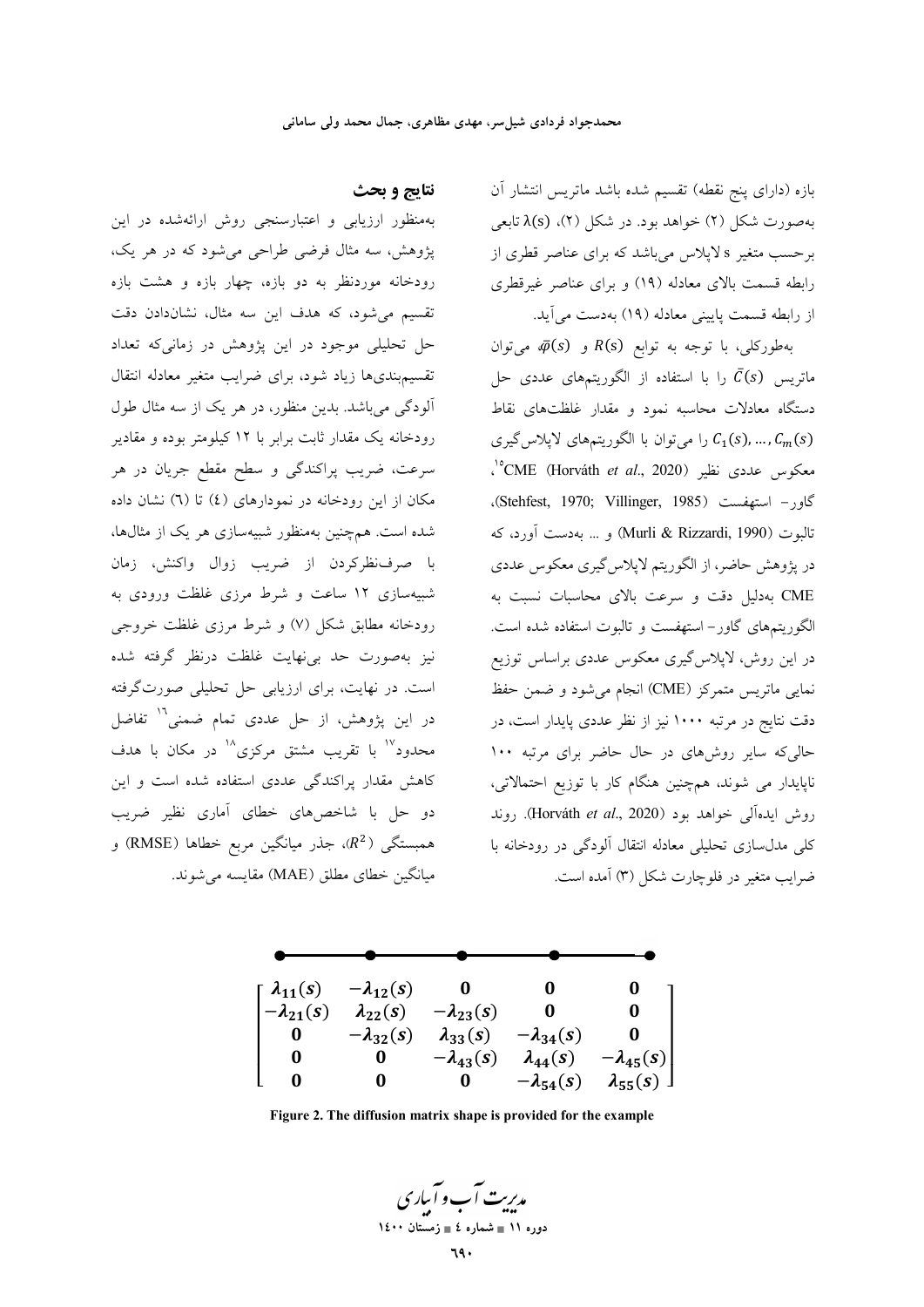

**Figure 3. Analytical modeling process of pollution transport with variable coefficients in the river** 

سطح مقطع جریان در دو بازه صفر تا شش کیلومتری و شش تا ۱۲ کیلومتری، به مدلسازی حل تحلیلی انجامشده با ضرایب متغیر پرداخته خواهد شد، لذا در این حالت برای هر کدام از پارامترهای موردنظر دو مقدار لحاظ شده است که در جدول (۱) آمده است.

مثال اول: ارزیابی حل تحلیلی در حالت تقسیم **رودخانه به دو بازه** در مثال اول، رودخانه موردنظر به دو بازه شش کیلومتری نقسیم میشود، در این حالت باتوجه به شکلهای (٤) تا (٦) با متوسطگیری از مقادیر سرعت، ضریب پراکندگی و

مدیریت آب و آباری **11 × 10 − شماره ٤ = زمستان ۱٤۰۰**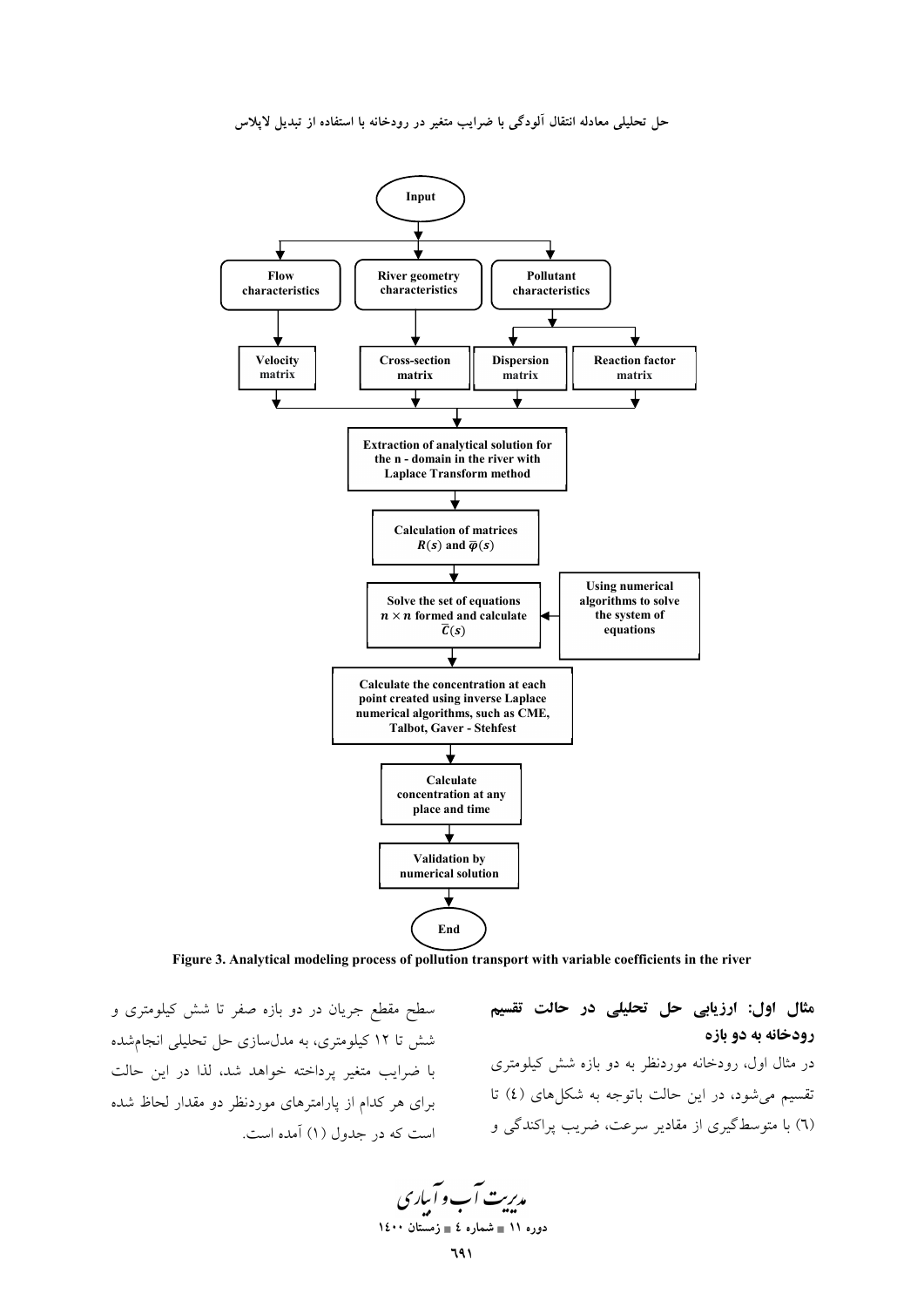**Table 1. The values of the flow and pollutant parameters in the example 1** 

| Parameter                        | Interval    | Interval   |  |  |  |
|----------------------------------|-------------|------------|--|--|--|
|                                  | $0$ to 6 km | 6 to 12 km |  |  |  |
| Velocity $(m/s)$                 | 0.68        | 0.68       |  |  |  |
| Dispersion coefficient $(m^2/s)$ | 14.46       | 18.85      |  |  |  |
| Flow cross-section $(m^2)$       | 31 24       | 35.04      |  |  |  |
|                                  |             |            |  |  |  |

نتایج حاصل از شبیهسازی تحلیلی در دو زمان ب<u>ی</u>بعد شده ۰/۳۸۲ (از تقسیم زمان خروجی نمودار یعنی ۱٦٥۰۰ نانیه بر زمان کل شبیهسازی ۱۲ ساعت معادل ۴۳۲۰۰ ثانیه بهدست آمده است) و ۰/٥۳۲ (از تقسیم زمان خروجی نمودار یعنی ۲۳۰۰۰ ثانیه بر زمان کل شبیهسازی ۱۲ ساعت معادل ٤٣٢٠٠ ثانيه بهدست أمده است) در شكل (٨) و ارزیابی آن با حل عددی با استفاده از شاخصهای آماری در جدول (٤) آمده است.



**Figure 8. Comparison of spatial profile concentration of the two analytical and numerical solutions for the example 1 (for 2 Intervals) at times a) 0.382 and b) 0.532.** 

همان طورکه در شکل (۸) ملاحظه می شود، دقت حل تحلیلی با تقریب دو بازهای برای رودخانه با ضرایب متغیر



 **Figure 4. Variation of flow cross-section along the river**



**Figure 5. Variation of dispersion coefficient along the river**



 **Figure 6. Variation of velocity along the river**



**Figure 7. River inlet boundary condition**

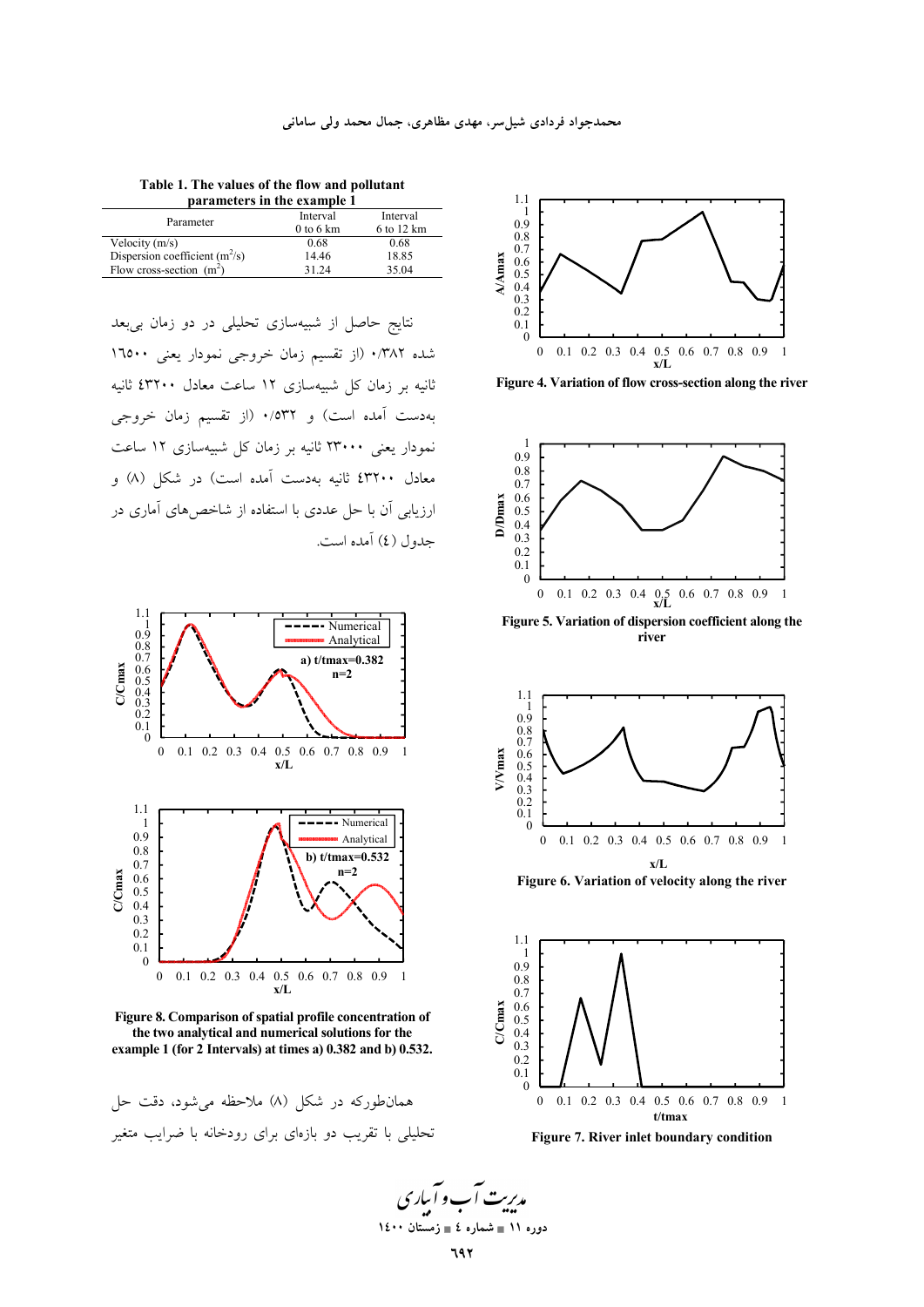پایین بوده و نسبت به حل عددی دارای انطباق خوبی نمیباشد. در واقع، این تفاوت بین حل تحلیلی و عددی موجود در این پژوهش، در کیلومتراژ ۰/۵ (بی بعدشده) تا یک در زمانهای بیبعدشده ۰/۳۸۲ و ۰/۵۳۲ در شکل (۸) کاملاً گویا بوده و باتوجه به شاخصهای آماری محاسبهشده برای این دو زمان در جدول (٤)، با گذشت زمان از میزان دقت کاهش می یابد. دلیل این امر را می توان تفاوت میزان ضرایب سرعت، ضریب پراکندگی و سطح مقطع جریان در کیلومتراژ ۰/۵ به بعد در رودخانه دانست. لازم بهذکر است که وجود خطاهای رایج در حلهای عددی نظیر، خطای یراکندگی عددی، خطای گردکردن<sup>۱۹</sup> و خطای کوتاهکردن<sup>۲۰</sup> جملات ریاضی بسط تیلور در این اختلاف بی تأثیر نیست، بنابراين بهمنظور بالابردن دقت، لازم است تقسيمبندي رودخانه به بازههای کوچکتر بیش تر درنظر گرفته شود.

## مثال دوم: ارزیابی حل تحلیلی در حالت تقسیم رودخانه به چهار بازه

در این بخش از شبیهسازی، رودخانه موردنظر به چهار بازه سه کیلومتری تقسیم میشود و مشخصات بازهها بهصورت جدول (۲) همراه با مقادیر متوسطگیریشده سرعت، ضریب پراکندگی و سطح مقطع جریان باتوجه به شکل های (٤) تا (٦)، آمده است.

نتايج حاصل از شبيهسازي تحليلي با درنظرگرفتن تقسیم بندی رودخانه به چهار بازه، در دو زمان بی بعدشده ۰/۳۸۲ و ۰/۳۵۲ در شکل (۹) قابل مشاهده میباشد،

|  | همچنین شاخصهای آماری محاسبهشده جهت ارزیابی |  |  |
|--|--------------------------------------------|--|--|
|  | حل تحلیلی با حل عددی در جدول (٤) آمده است. |  |  |

با توجه به شكل (A-۹)، دقت حل تحليلي با تقريب چهار بازهای با ضرایب متغیر در رودخانه تقریباً قابل قبول بوده و حل مذکور دارای انطباق خوبی با حل عددی می باشد، اما در ارتباط با شکل (b-۹)، اثر تغییر ضرایب سرعت، ضریب پراکندگی و مساحت، همچنان به میزان کمی در کیلومتراژ ۰/۵ تا یک دیده میشود و این بهمعنی تفاوت مقدار زیاد این سه ضریب در کیلومتراژ مذکور میباشد، که میتوان با استناد به مقایسه آماری صورت گرفته بین دو حل تحلیلی و عددی در جدول (٤)، که نشان از انطباق خوب دو حل میباشد، از این اختلاف در شکل (4-b) صرفنظر نمود. همچنین همانطور که قبلاً ذكر شد، اين اختلاف ناچيز مي تواند به علت خطاهاى رایج در حلهای عددی نیز باشد.

### مثال سوم: ارزیابی حل تحلیلی در حالت تقسیم رودخانه به هشت بازه

در مثال سوم، جهت بالابردن دقت حل تحليلي، رودخانه مورد نظر به هشت بازه ۱/۵ کیلومتری تقسیم شده که در جدول (٣)، مشخصات بازهها همراه با مقادير ميانگين سرعت، ضریب پراکندگی و مساحت ذکر شده است. همچنین نتایج مدلسازی حل تحلیلی در این بخش بهازای دو زمان ۰/۳۸۲ و ۰/۵۳۲ در شکل (۱۰) و نتایج آماری آن با حل عددی در جدول (٤) آمده است.

| Table 2. The values of the flow and pollutant parameters in the example 2 |                    |                    |                    |                     |  |  |  |
|---------------------------------------------------------------------------|--------------------|--------------------|--------------------|---------------------|--|--|--|
| Parameter                                                                 | Interval 0 to 3 km | Interval 3 to 6 km | Interval 6 to 9 km | Interval 9 to 12 km |  |  |  |
| Velocity $(m/s)$                                                          | 0.68               | 0.68               | 0.43               | 0.93                |  |  |  |
| Dispersion coefficient $(m^2/s)$                                          | 16.29              | 13.14              | 16.07              | 22.5                |  |  |  |
| Flow cross-section $(m^2)$                                                | 30.07              | 32.24              | 47.42              | 22.61               |  |  |  |

| Table 3. The values of the flow and pollutant parameters in the example 3 |
|---------------------------------------------------------------------------|

| Parameter                         | Interval            | Interval | Interval   | Interval      | Interval   | Interval    | Interval    | Interval     |
|-----------------------------------|---------------------|----------|------------|---------------|------------|-------------|-------------|--------------|
|                                   | .5km<br>$\theta$ to | 5 to 3km | 3 to 4.5km | $4.5$ to 6 km | 6 to 7.5km | $75$ to 9km | 9 to 10.5km | 10.5 to 12km |
| Velocity $(m/s)$                  | 0.68                | 0.67     | 0.85       | U.J           | 0.42       | 0.43        | 0.82        | 1.04         |
| Dispersion coefficient $(m^2/s)$  | 4.25                | 8.75     | 15.5       | 10.63         | -          | 19.88       | 23.63       | 21.38        |
| гч<br>Flow cross-section<br>. (m~ | 30.45               | 29.94    | 2275       | 40.64         | 47.78      | 47.37       | 24.81       | 20.17        |

مدبریت آب و آساری دوره ١١ = شماره ٤ = زمستان ١٤٠٠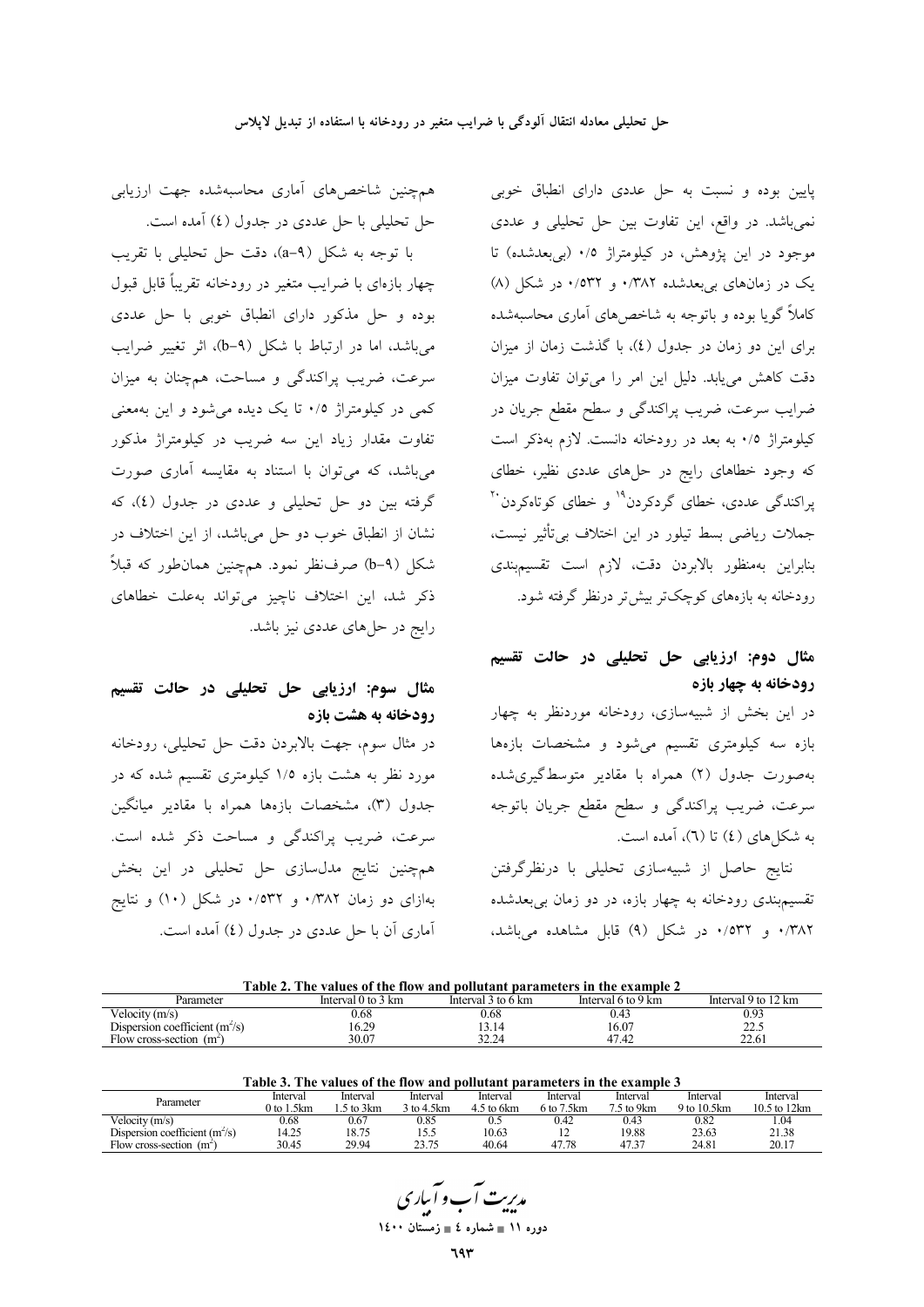

Figure 9. Comparison of spatial profile concentration of the two analytical and numerical solutions for the example 2 (for 4 Intervals) at times a) 0.382 and b) 0.532.



Figure 10. Comparison of spatial profile concentration of the two analytical and numerical solutions for the example 3 (for 8 Intervals) at times a) 0.382 and b) 0.532.

| Example 1<br>Example 2<br>Example 3<br>Index<br>$t$ /tmax=0.382<br>$t$ /tmax=0532<br>$t$ /tmax=0.382<br>$t$ /tmax=0532<br>$t$ /tmax=0.382<br>$t$ /tmax=0532<br>RMSE $(kg/m3)$<br>0.031<br>0.096<br>0.159<br>0.044<br>0.076<br>0.031<br>$R^2$ (%)<br>99.28<br>99.7<br>94.35<br>76.67<br>98.62<br>94.86<br>MAE $(kg/m^3)$<br>0.023<br>0.057<br>0.02<br>0.03<br>0.056<br>0.11 | Lable 4. Error indexes for the three examples |  |  |  |  |  |  |  |  |
|----------------------------------------------------------------------------------------------------------------------------------------------------------------------------------------------------------------------------------------------------------------------------------------------------------------------------------------------------------------------------|-----------------------------------------------|--|--|--|--|--|--|--|--|
|                                                                                                                                                                                                                                                                                                                                                                            |                                               |  |  |  |  |  |  |  |  |
|                                                                                                                                                                                                                                                                                                                                                                            |                                               |  |  |  |  |  |  |  |  |
|                                                                                                                                                                                                                                                                                                                                                                            |                                               |  |  |  |  |  |  |  |  |
|                                                                                                                                                                                                                                                                                                                                                                            |                                               |  |  |  |  |  |  |  |  |
|                                                                                                                                                                                                                                                                                                                                                                            |                                               |  |  |  |  |  |  |  |  |

بنابراین می توان اذعان داشت که اختلاف بسیار ناچیز دو حل تحلیلی و عددی، بهدلیل وجود خطاهای رایج در حل عددی می باشد و بهمنظور کمکردن این خطای ناچیز می توان گام زمانی و مکانی را تا حد ممکن کوچکتر درنظر گرفت. بهطورکلی، با ارائه این سه مثال می توان دریافت که شاخصهای آماری نظیر ضریب همبستگی (R<sup>2</sup>)، جذر میانگین مربع خطاها (RMSE) و میانگین خطای مطلق (MAE) با افزایش تعداد تقسیمبندیهای رودخانه به بازههای کوچکتر، بهترتیب بیشتر، کمتر و کمتر می شوند.

باتوجه به شکل (١٠) دقت حل تحلیلی با تقریب هشت .<br>بازهای در رودخانه با ضرایب متغیر بسیار عال<sub>ی</sub> بوده و دو حل تحلیلی و عددی در هر دو زمان بیبعدشده ۰/۳۸۲ و ۰/۵۳۲ دارای انطباق بسیار خوبی با یکدیگر میباشند. همچنین مشکل اختلاف مقادیر ضرایب سرعت، ضریب یراکندگی و مساحت در کیلومتراژ ۰/۵ تا یک بهدلیل تقسیمبندی رودخانه به هشت بازه و نزدیکبودن میانگین مقادیر مذکور به واقعیت، وجود ندارد و شاخصهای آماری محاسبهشده در جدول (٤) دلالت بر این امر داشته است.

مدیریت آب و آباری دوره ۱۱ ∎ شماره ٤ ∎ زمـً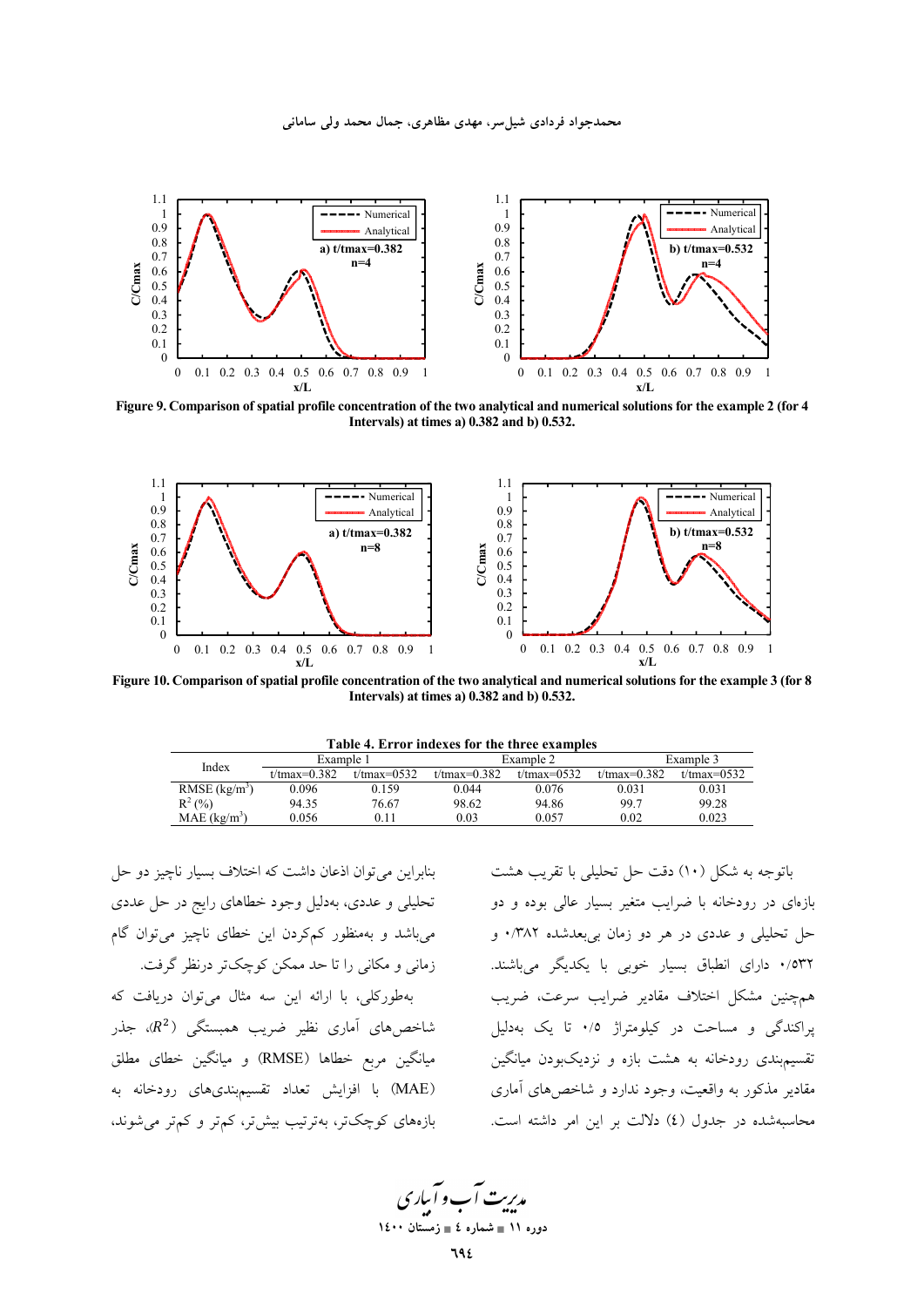که این امر دلالت بر بالارفتن دقت حل تحلیلی موجود در این یژوهش با افزایش تعداد بازهها، دارد.

### نتيجه گيري

با توجه به حائز اهمیتبودن مشکل آلودگی رودخانهها، که یکی از مهمترین منابع طبیعی آب موردنیاز بشر در جهان محسوب مىشوند، بنابراين مسأله محاسبه غلظت آلايندهها در رودخانهها مهم بوده، كه اين امر با حل معادله اساسى آن یعنی معادله ADRE امکانپذیر میباشد و ازآنجاییکه بهکاربردن ضرایب متغیر در معادله مذکور علاوه بر اینکه پیچیدگی حل مسأله را زیاد میکند، بهدلیل شرایط رودخانه و پارامترهای جریان، نتایج آن به واقعیت نسبت به ضرایب ثابت نزدیکتر است. لذا در پژوهش حاضر، مهمترین نواوری آن، استخراج پاسخ تحلیلی معادله ADRE با ضرایب متغیر در یک دامنه محدود با بهکارگیری روش تبدیل لاپلاس با شرایط مرزی  $\rm X_{11}$  (بالادست و پاییندست دیریکله) و براساس اصول فیزیکی در رودخانه بوده و حل موجود انعطاف پذیر می باشد. بهمنظور کاربرد حل تحلیلی موجود در این پژوهش، شبیهسازیهایی بهازای شرایط مرزی متغیر در سه مثال ارائه شد. این پژوهش نشان داد که روش تبدیل لاپلاس یک روش تحلیلی قوی بوده که علاوه بر توانایی حل معادلات ديفرانسيل پيچيده از جمله معادله ADRE با ضرایب متغیر، توانایی مدلسازی بهازای شرایط مرزی پیچیدهتر را نیز دارا میباشد، همچنین از معایب روش تبدیل لاپلاس نیز در حل مسائل انتقال آلودگی میتوان به محدوديتهاى الگوريتمهاى لاپلاس گيرى معكوس عددى اشاره نمود، که در این زمینه بایستی از الگوریتمهایی استفاده شود که ضمن داشتن توانایی لازم برای لاپلاس وارونگیری توابع پیچیده محاسبهشده برحسب متغیر s لاپلاس، دقت بالایی در محاسبات نیز داشته باشند. چراکه هرچه توابع برحسب s ايجاد شده پيچيدهتر باشد، نمي توان لاپلاس

وارون را بهصورت تحلیلی گرفت، بنابراین باید از الگوریتمهای لاپلاس گیری عددیای استفاده کرد که دقت و سرعت محاسبات بالایی داشته باشند. نتایج نشان داد که هرچه تقسیمېندی طول رودخانه به بازههای کوچکتر برای ضرایب متغیر بیشتر درنظر گرفته شود، دقت مدل تحلیلی در مقایسه با حل عددی بالاتر می رود و نتایج با واقعیت یکی خواهد شد و برعکس، هرچه این تقسیمبندی کمتر باشد، نتایج حل تحلیلی در مقایسه با حل عددی دارای خطا خواهد بود. اما باید توجه داشت که هرچه تعداد بازهها بیشتر شود، حجم ماتریسهای ورودی از جمله ماتریس سرعت، ماتریس ضریب پراکندگی، ماتریس سطح مقطع عرضی و … بیشتر و بهدنبال آن محاسبه ماتريس انتشار دشوارتر و دستگاه معادلات بزرگتر خواهد شد، که این موارد باعث افزایش هزینه محاسبات و صرف زمان بیشتر می شود. در مقایسه با پژوهشهای صورتگرفته در زمینه حل تحلیلی معادله ADRE با ضرایب متغیر در رودخانه از جمله پژوهش .2017) Bavandpouri Gilan et al. می توان اذعان داشت که، در پژوهش حاضر و پژوهش Bavandpouri Gilan et .al (2017)، چون حل تحلیلی روی یک معادله صورت گرفته پس نتایج یکی خواهد بود، اما پژوهش حاضر به Bavandpouri Gilan et al. پژوهش Bavandpouri Gilan et al. (2017) مزيت خواهد داشت؛ ١- در پژوهش ايشان مشکلات همگن کردن شرایط مرزی متغیر وجود دارد، این درحالی است که در پژوهش حاضر این مشکل وجود ندارد، ۲- در پژوهش مذکور که با استفاده از روش تبدیل انتگرال تعمیمیافته صورت گرفته است. پیچیدگی حل بیشتر بوده، در نتیجه هزینه محاسباتی آن بیشتر از پژوهش حاضر با استفاده از تبدیل لاپلاس است، ۳-دستگاه معادلاتی از نوع معادلات دیفرانسیل معمولی در پژوهش .2017) Bavandpouri Gilan et al. پیژوهش

مدبریت آب و آباری دوره ۱۱ ∎ شماره ٤ ∎ زمستان ۱٤۰۰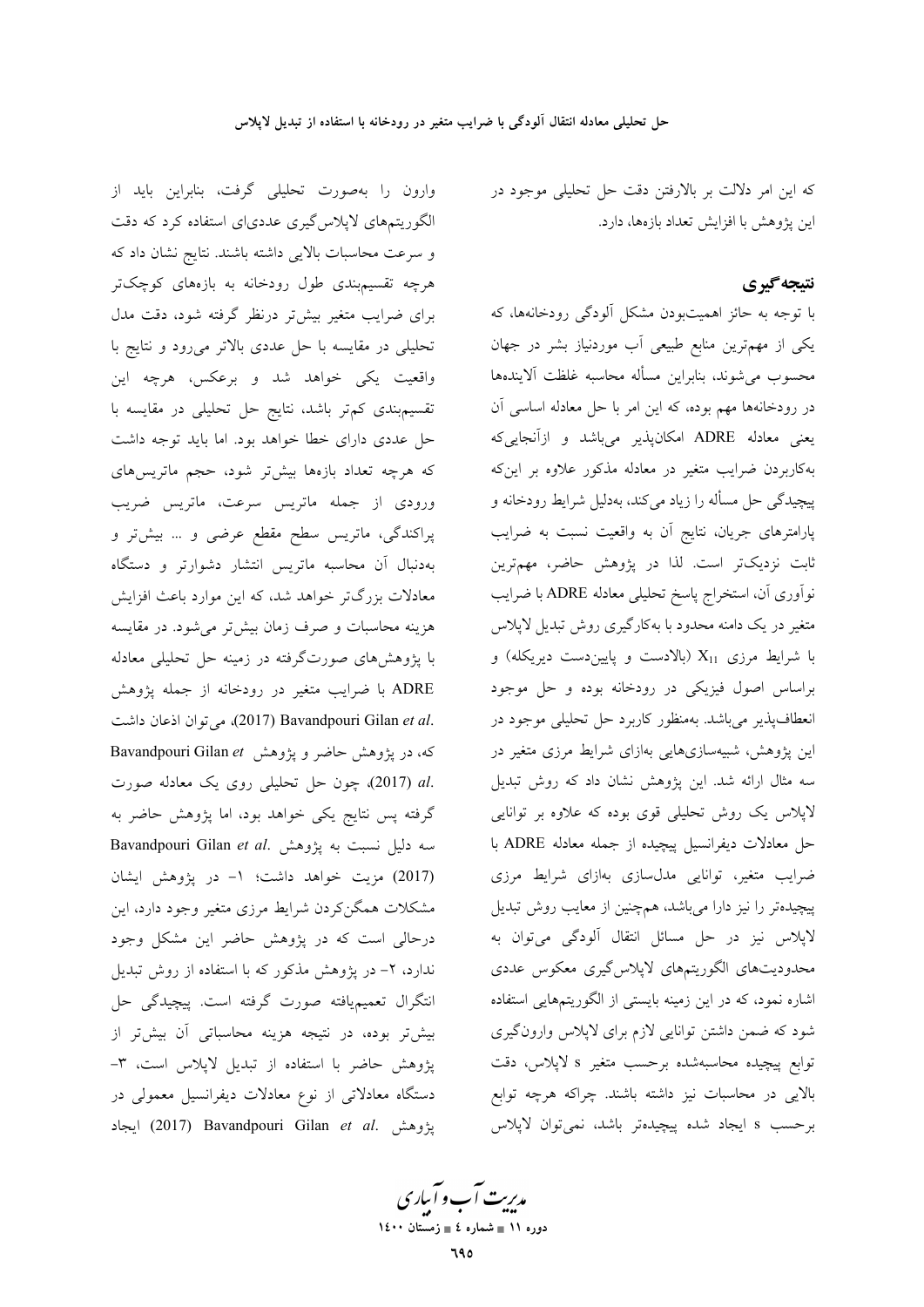#### منابع

- 1. Adrian, D.D., Yu, F.X., & Barbe, D. (1994). Water quality modeling for a sinusoidally varying waste discharge concentration. Water Research, 28(5), 1167-1174.
- 2. Balf, M.R., Noori, R., Berndtsson, R., Ghaemi, A., & Ghiasi, B. (2018). Evolutionary polynomial regression approach to predict longitudinal dispersion coefficient in rivers. Journal of Water Supply: Research and Technology-Aqua, 67(5), 447-457.
- 3. Bavandpouri Gilan, N., Mazaheri, M., & Fotouhi Firouzabadi, M. (2017). Analytical Solution of Contaminant Transport Equation in River by Arbitrary Variable Coefficients Using Generalized Integral Transform Technique. Journal of Advanced Mathematical Modeling, 7(1), 89-116. (in Persian)
- 4. Bharati, V. K., Singh, V. P., Sanskrityayn, A., & Kumar, N. (2019). Analytical solution for solute transport from a pulse point source along a medium having concave/convex spatial dispersivity within fractal and Euclidean framework. Journal of Earth System Science, 128(8), 1-19.
- 5. Carr, E.J. (2020). New semi-analytical solutions for advection-dispersion equations in multilayer porous media. Transport in Porous Media, 135(1), 39-58.
- 6. Chapra, S. C. (2008). Surface water-quality modeling. Waveland press.
- 7. Chen, J.-S., Liu, C.-W., Liang, C.-P., & Lai, K.-H. (2012). Generalized analytical solutions to sequentially coupled multi-species advectivedispersive transport equations in a finite domain subject to an arbitrary time-dependent source boundary condition. Journal of hydrology, 456, 101-109.
- 8. Cotta, R. M., Knupp, D. C., & Naveira-Cotta, C. P. (2016). Analytical heat and fluid flow in microchannels and microsystems. New York, NY: Springer.
- 9. Dresnack, R., & Dobbins, W.E. (1968). Numerical analysis of BOD and DO profiles. Journal of the Sanitary Engineering Division, 94(5), 789-807.
- 10. Genuchten, M.T., Leij, F.J., Skaggs, T.H., Toride, N., Bradford, S.A., & Pontedeiro, E.M. (2013). Exact analytical solutions for contaminant transport in rivers 1. The equilibrium advection-dispersion equation. Journal of Hydrology and Hydromechanics,  $61(2)$ , 146.

می شود که حل این دستگاه بسیار زمانبر بوده و در مقایسه با یژوهش حاضر، زمان بیش تری جهت شبیهسازی صرف خواهد شد. باتوجه به مثالهای این یژوهش، هرچه تعداد بازهها برای رودخانه موردنظر بیشتر شود حل تحليلي موجود در اين پژوهش داراي انطباق خوبي با حل عددی بوده که شاخص های آماری محاسیهشده از مقایسه این دو حل گواه این موضوع میباشد و در مواردی، حل تحليلي موجود مي تواند بهدليل دقت بالاتر، به عنوان معیاری جهت صحت سنجی حلهای عددی درنظر گرفته شو د.

### یےنوشتھا

- 1. Advection
- 2. Dispersion
- 3. Fick
- 4. Advection-Dispersion-Reaction (ADRE)
- 5. Green Function Method
- 6. Generalized Integral Transform Technique (GITT)
- 7. Laplace Transform Method
- 8. Fourier Transform Method
- 9. Inverse Fourier transform
- 10. Stretched Gaussian distribution
- 11. Conformable advection-dispersion equation

12. 
$$
H(x - a) = \begin{cases} 0 & \text{if } x < a \\ 1 & \text{if } x > a \end{cases}
$$

13. 
$$
\delta(x) = \begin{cases} \infty, & x = 0 \\ 0, & x \neq 0 \end{cases}
$$

- 15.  $O(x) = 0$ ,  $x \ne 0$ <br>14. Ordinary differential equation (ODE)
- 15. Concentrated matrix exponential
- 16. Fully implicit
- 17. Finite difference
- 18. Central space
- 19. Round-off errors
- 20. Truncation errors

#### دستر سے به دادهها

دسترسی به اطلاعات اضافی این پژوهش، تنها از طریق ایمیل نویسنده مسئول امکان پذیر است

تعارض منافع هيچگونه تعارض منافع توسط نويسندگان وجود ندارد.

مدریت آب و آباری

دوره ۱۱ ∎ شماره ٤ ∎ زمستان ۱٤۰۰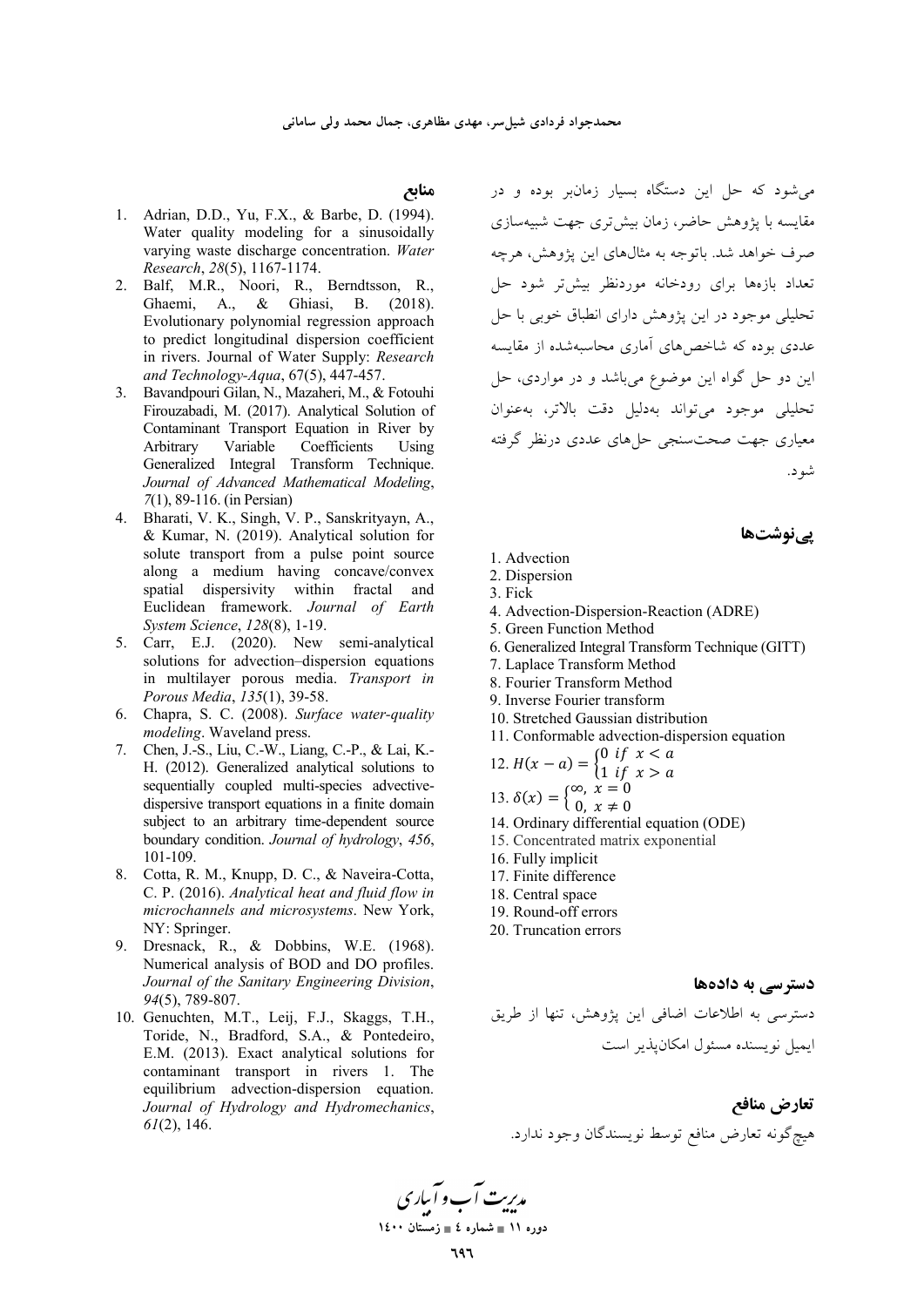- 11. Guerrero, J.P., Pimentel, L.C.G., Skaggs, T., & Van Genuchten, M.T. (2009). Analytical solution of the advection–diffusion transport equation using a change-of-variable and integral transform technique. *International Journal of Heat and Mass Transfer*, *52*(13- 14), 3297-3304.
- 12. Gulliver, J.S. (2007). *Introduction to chemical transport in the environment*. Cambridge University Press.
- 13. Heaton, L.L., López, E., Maini, P.K., Fricker, M.D., & Jones, N.S. (2012). Advection, diffusion, and delivery over a network. *Physical Review E*, *86*(2), 021905.
- 14. Hemond, H. F., & Fechner, E. J. (2014). *Chemical fate and transport in the environment*. Academic Press: Elsevier.
- 15. Horváth, G., Horváth, I., Almousa, S. A.-D., & Telek, M. (2020). Numerical inverse Laplace transformation using concentrated matrix exponential distributions. *Performance Evaluation*, *137*, 102067.
- 16. Korn, G.A., & Korn, T.M. (2000). *Mathematical handbook for scientists and engineers: definitions, theorems, and formulas for reference and review*. Courier Corporation.
- 17. Kreyszig, E. (2008). *Advanced Engineering Mathematics. JohnWileyand sons*.
- 18. Kumar, A., Jaiswal, D. K., & Kumar, N. (2009). Analytical solutions of one-dimensional advection-diffusion equation with variable coefficients in a finite domain. *Journal of Earth System Science*, *118*(5), 539-549.
- 19. Kumar, A., Jaiswal, D. K., & Kumar, N. (2010). Analytical solutions to one-dimensional advection–diffusion equation with variable coefficients in semi-infinite media. *Journal of hydrology*, *380*(3-4), 330-337.
- 20. Kumar, P., & Sudheendra, S. (2018). Mathematical solution of transport of pollutant in unsaturated porous media with retardation factor. *International Journal of Applied Engineering Research*, *13*(1), 100-104.
- 21. Mashhadgarme, N., Mazaheri, M., & Mohammad, V.S.J. (2017). Analytical solutions to one-and two-dimensional Advection-Dispersion-Reaction equation with arbitrary source term time pattern using Green's function method. *Sharif Journal of Civil Engineering*, 33(2), 77-91. (in Persian)
- 22. Mazaheri, M., MV Samani, J., & MV Samani, H. (2013). Analytical solution to onedimensional advection-diffusion equation with several point sources through arbitrary time-

dependent emission rate patterns. *Journal of Agricultural Science and Technology*, *15*(6), 1231-1245.

- 23. Murli, A., & Rizzardi, M. (1990). Algorithm 682: Talbot's method of the Laplace inversion problems. *ACM Transactions on Mathematical Software (TOMS)*, *16*(2), 158-168.
- 24. Najafzadeh, M., Noori, R., Afroozi, D., Ghiasi, B., Hosseini-Moghari, S.-M., Mirchi, A., Haghighi, A.T., & Kløve, B. (2021). A comprehensive uncertainty analysis of modelestimated longitudinal and lateral dispersion coefficients in open channels. *Journal of hydrology*, 603, 126850.
- 25. Noori, R., Ghiasi, B., Sheikhian, H., & Adamowski, J. F. (2017). Estimation of the dispersion coefficient in natural rivers using a granular computing model. *Journal of Hydraulic Engineering*, 143(5), 04017001.
- 26. Noori, R., Mirchi, A., Hooshyaripor, F., Bhattarai, R., Haghighi, A. T., & Kløve, B. (2021). Reliability of functional forms for calculation of longitudinal dispersion coefficient in rivers. *Science of The Total Environment*, 791, 148394.
- 27. Park, E., & Zhan, H. (2001). Analytical solutions of contaminant transport from finite one-, two-, and three-dimensional sources in a finite-thickness aquifer. *Journal of Contaminant Hydrology*, *53*(1-2), 41-61.
- 28. Sanskrityayn, A., Singh, V. P., Bharati, V. K., & Kumar, N. (2018). Analytical solution of twodimensional advection–dispersion equation with spatio-temporal coefficients for point sources in an infinite medium using Green's function method. *Environmental Fluid Mechanics*, *18*(3), 739-757.
- 29. Sanskrityayn, A., Suk, H., Chen, J.-S., & Park, E. (2021). Generalized Analytical Solutions of The Advection-Dispersion Equation with Variable Flow and Transport Coefficients. *Sustainability*, *13*(14), 7796.
- 30. Sanskrityayn, A., Suk, H., & Kumar, N. (2017). Analytical solutions for solute transport in groundwater and riverine flow using Green's Function Method and pertinent coordinate transformation method. *Journal of hydrology*, *547*, 517-533.
- 31. Shukla, V. (2002). Analytical solutions for unsteady transport dispersion of nonconservative pollutant with time-dependent periodic waste discharge concentration. *Journal of Hydraulic Engineering*, *128*(9), 866-869.

مدیریت آب و آبیاری **11 × 10 − شماره ٤ = زمستان ۱٤۰۰**